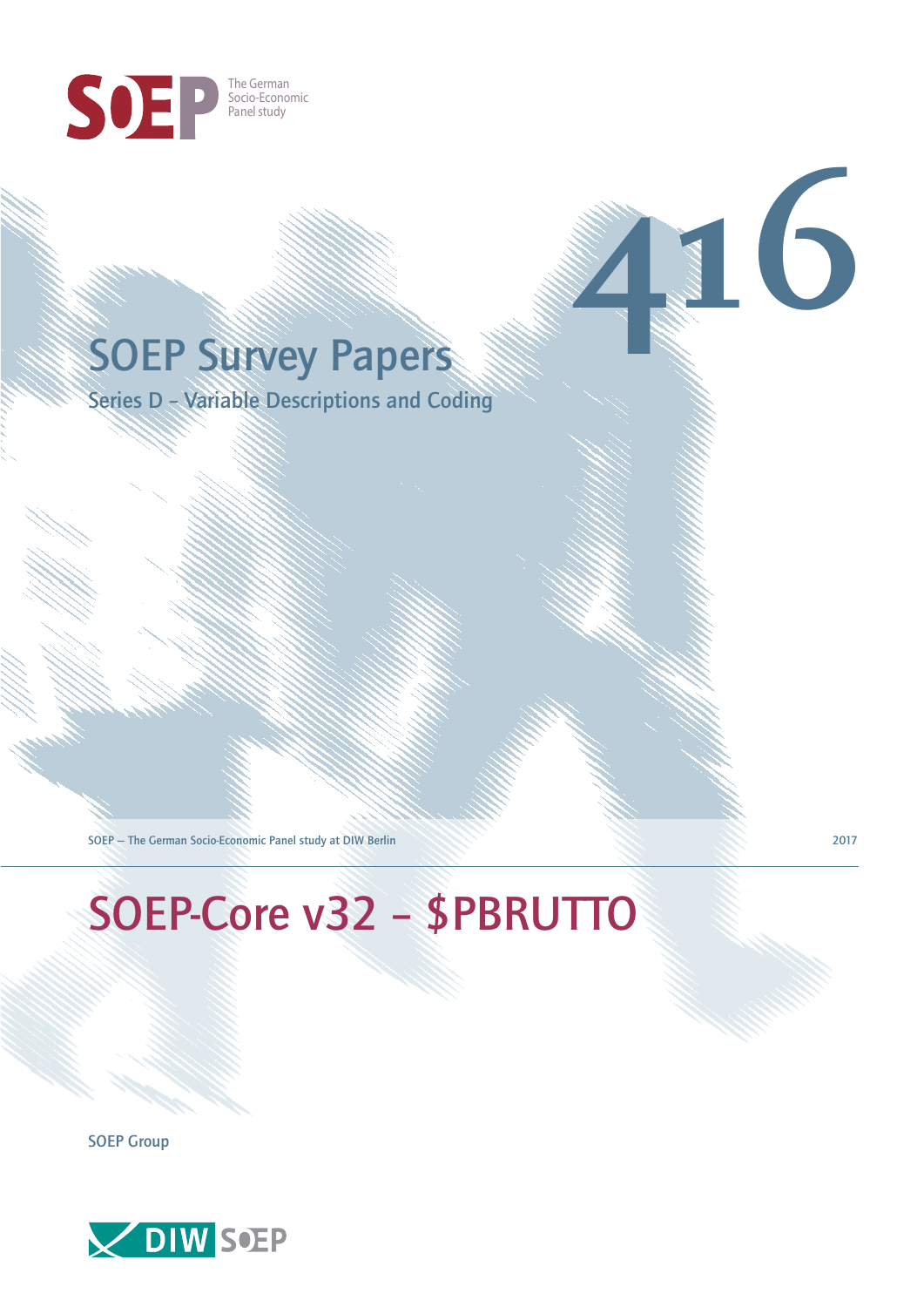Running since 1984, the German Socio-Economic Panel study (SOEP) is a wide-ranging representative longitudinal study of private households, located at the German Institute for Economic Research, DIW Berlin.

The aim of the SOEP Survey Papers Series is to thoroughly document the survey's data collection and data processing. The SOEP Survey Papers is comprised of the following series:

- Series A Survey Instruments (Erhebungsinstrumente)
- Series B Survey Reports (Methodenberichte)
- Series C Data Documentation (Datendokumentationen)
- Series D Variable Descriptions and Coding
- Series E SOEPmonitors
- Series F SOEP Newsletters
- Series G General Issues and Teaching Materials
- The SOEP Survey Papers are available at http://www.diw.de/soepsurveypapers

Editors:

Dr. Jan Goebel, DIW Berlin

- Prof. Dr. Martin Kroh, DIW Berlin and Humboldt Universität Berlin
- Prof. Dr. Carsten Schröder, DIW Berlin and Freie Universität Berlin
- Prof. Dr. Jürgen Schupp, DIW Berlin and Freie Universität Berlin

Please cite this paper as follows:

SOEP Group, 2017. SOEP-Core v32 – \$PBRUTTO. SOEP Survey Papers 416: Series D – Variable Descriptions and Coding. Berlin: DIW Berlin/SOEP



This work is licensed under a Creative Commons Attribution-ShareAlike 4.0 International License. © 2017 by SOEP ISSN: 2193-5580 (online) DIW Berlin German Socio-Economic Pan[el \(SOEP\)](http://creativecommons.org/licenses/by-sa/4.0/) Mohrenstr. 58 10117 Berlin Germany soeppapers@diw.de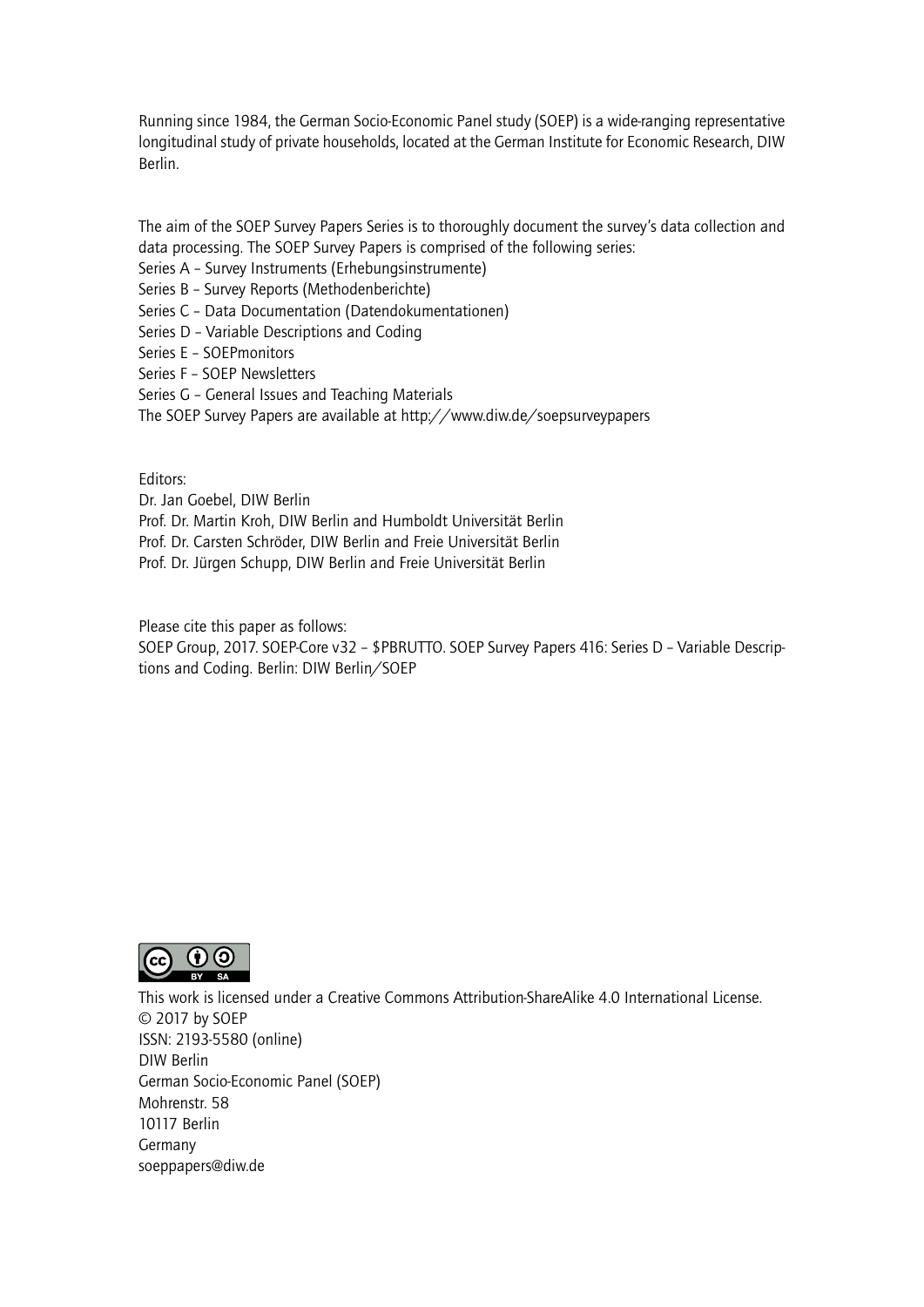

### SOEP-Core v32 – \$PBRUTTO

SOEP Group

2017

The files \$PBRUTTO are part of a collection, which is released with doi:10.5684/soep.v32.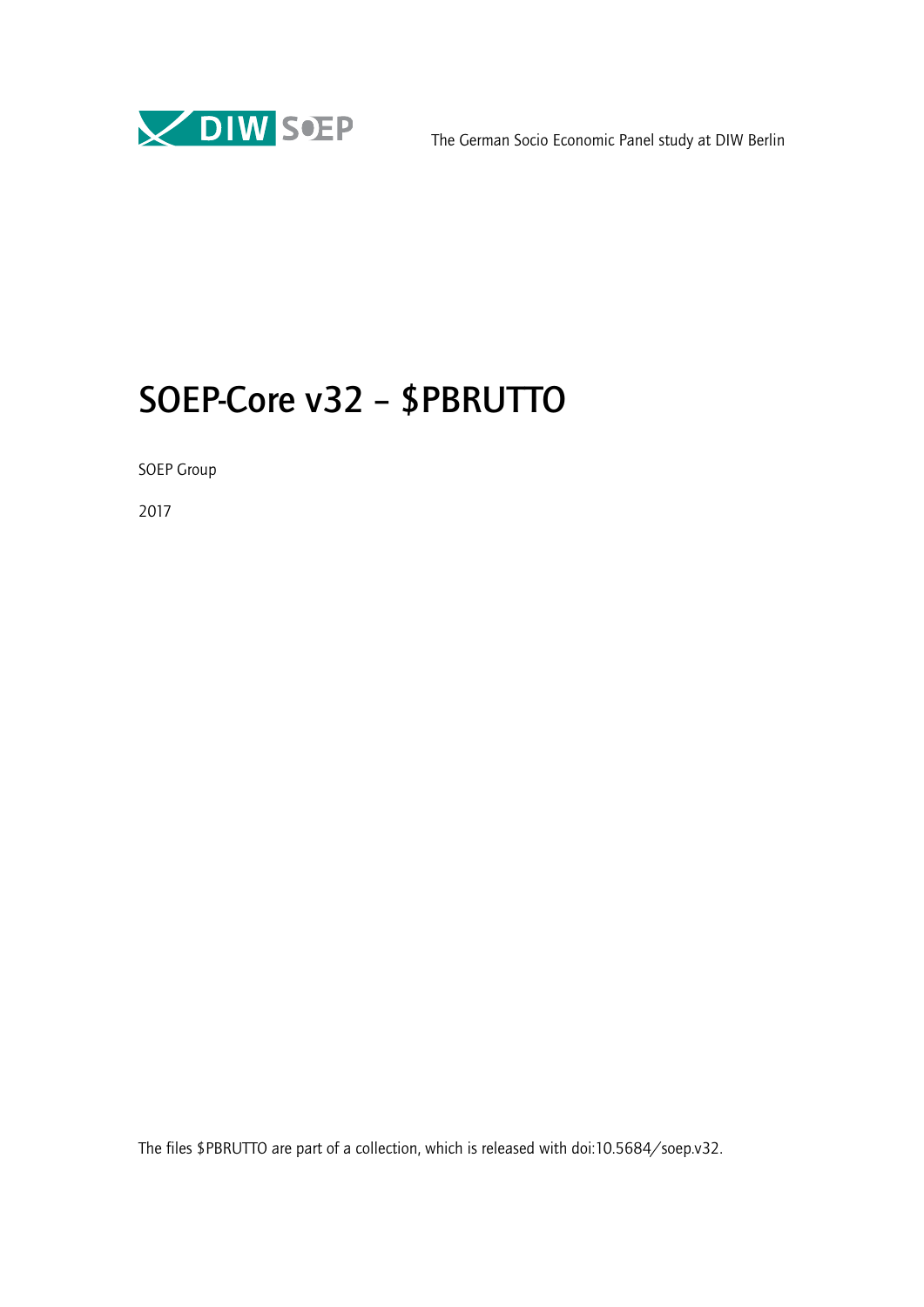#### **Contents**

| 1              | <b>Overview</b>                                                                                                                                                                                  | 4                                                                         |
|----------------|--------------------------------------------------------------------------------------------------------------------------------------------------------------------------------------------------|---------------------------------------------------------------------------|
| $\overline{2}$ | <b>Household Hierarchy Variables</b><br>\$hhnr - Current Wave HH Number (=HHNRAKT) [generic]                                                                                                     | 4<br>$\overline{4}$<br>$\overline{4}$<br>$\overline{4}$<br>$\overline{4}$ |
| $\mathbf{3}$   | <b>Panel Structure Variables</b>                                                                                                                                                                 | 4<br>5                                                                    |
| 4              | <b>Demographic Variables</b><br>$$sex - Sex [generic]                  $<br>\$pnat – Nationality [generic] $\ldots \ldots \ldots \ldots \ldots \ldots \ldots \ldots \ldots \ldots \ldots \ldots$ | 5<br>5<br>6<br>6                                                          |
| 5              | <b>Household Affiliation Information</b>                                                                                                                                                         | $\overline{7}$<br>$\overline{7}$<br>$7\overline{ }$<br>8                  |
| 6              | <b>Interview Variables</b>                                                                                                                                                                       | 9<br>9<br>9<br>10<br>10<br>10                                             |
| $\overline{7}$ | <b>Respondent's Panel History Information</b><br>\$hhnrold - HH Number Previous Year With Person ID [generic]<br>\$pzugv - Member Of Household In Previous Year [generic]                        | 11<br>11<br>12<br>13<br>13<br>13<br>14<br>14<br>15                        |
| 8              | <b>Dwelling Status Information</b><br>\$paderq - Person Supplying Address Information [generic]                                                                                                  | 16<br>16<br>16<br>16<br>17<br>17<br>18<br>18<br>18                        |
| 9              | <b>Information on Additional Questionnaires</b>                                                                                                                                                  | 19<br>19                                                                  |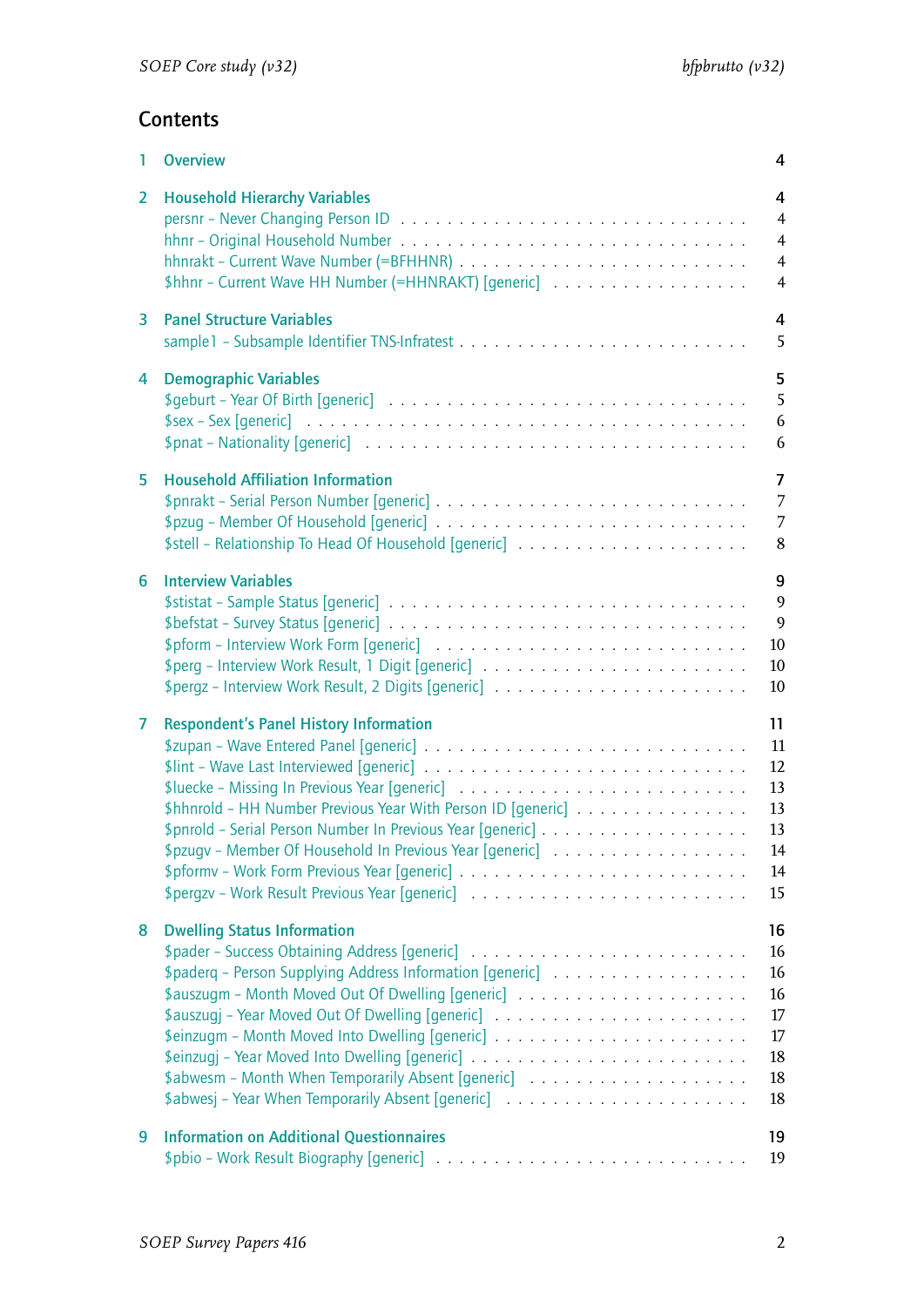|                                                                                                                                                                                                             | 19                    |
|-------------------------------------------------------------------------------------------------------------------------------------------------------------------------------------------------------------|-----------------------|
| 10 Information on Non-Respondents<br>\$ewstatu - Employment Status of Non-Respondents (PUNR) [generic]                                                                                                      | 20<br>20              |
| 11 Record Linkage<br>$\frac{1}{2}$ ic 3 – Initial Brutto for Declaration of Consent for Record Linkage [generic]<br>\$reclin_mitreat - Initial Brutto for Declaration of Consent for Record Linkage Minimum | 20<br>20<br>20<br>21  |
| \$reclin_mlgroup – Group Declaration Record Linkage Minimum Wage [generic]<br>\$reclin_mlerq - Result Agreement for Record Linkage Minimum Wage [generic]                                                   | 21<br>21<br>22.<br>22 |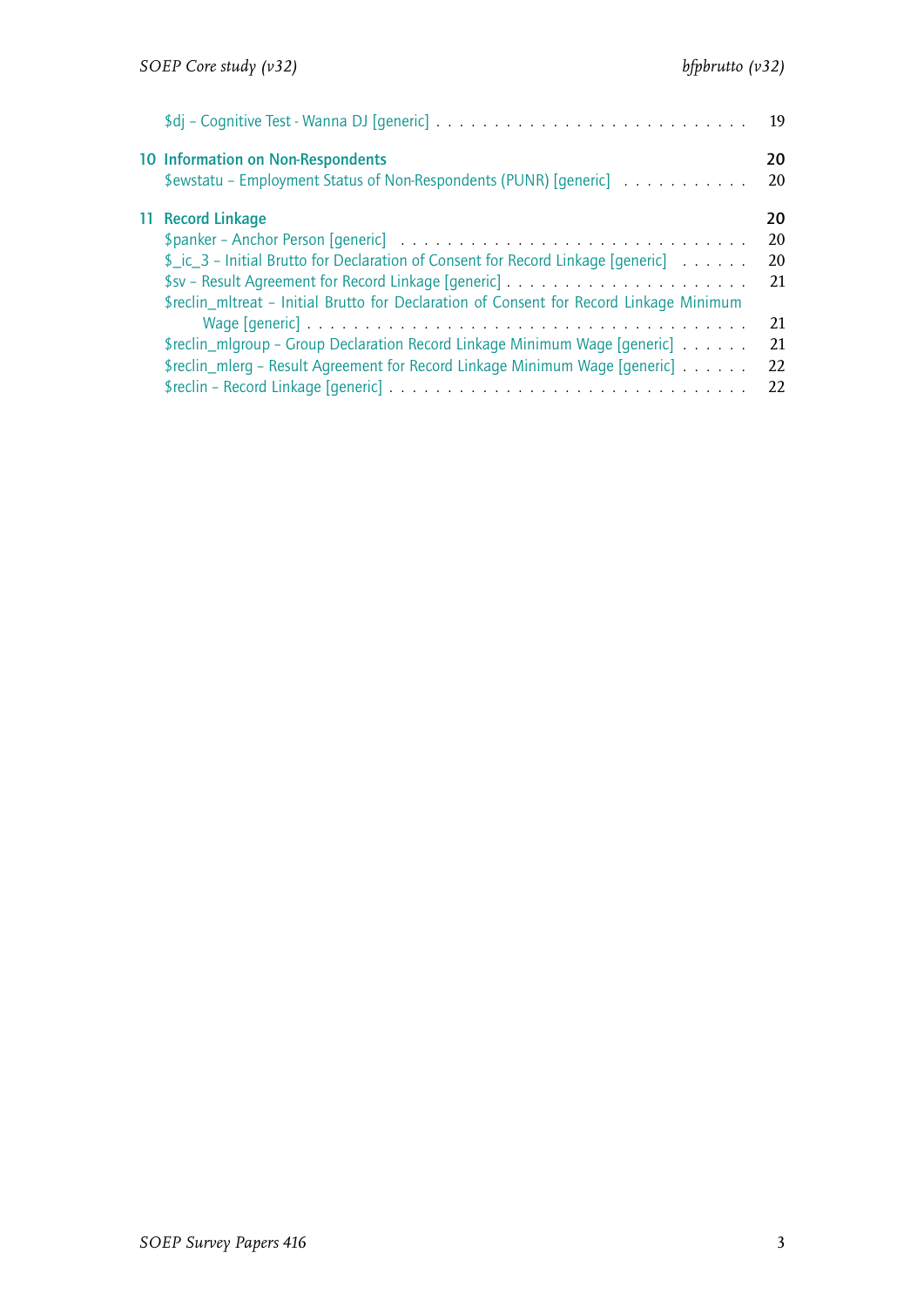#### 1 Overview

\$PBRUTTO covers all respondents, who were successfully interviewed for the first time in wave \$ or were contacted for the purpose of being interviewed again in wave \$.

<span id="page-5-0"></span>The data set provides gross cross-sectional information on all SOEP respondents' interviews as well as their positions in the panel frame work.

Therefore, the unchanging person ID number PERSNR and the variables HHNR, HHN-RAKT, \$HHNR, SAMPLE1 and SOURCE are included in the dataset, to build a link between sample structure, household hierarchy and the person level.

For better identification, additional demographic information like \$SEX, \$GEBURT and \$PNAT are included in the dataset. However, it is recommended to use the demographics in PPFAD for cross sectional and longitudinal analyses, since the information in PPFAD was tested for consistency more carefully.

In the following, the already mentioned information and variables on:

- [The res](�� h t t p : / / p a n e l . g s o e p . d e / s o e p - d o c s / s u r v e y p a p e r s / d i w _ s s p 0 2 5 1 . p d f % 2 0  p f a d D o k u )pondent's affiliation to the household
- Respondent's interview status, work form and result
- Respondent's penal history
- Respondent's dwelling status
- Additional questionnaires
- Non-respondents

are documented.

All documented distributions relate to Version 31 of the SOEP data (2014).

#### 2 Household Hierarchy Variables

Variables to indentify the respondent in the household hierachy:

#### <span id="page-5-1"></span>persnr – Never Changing Person ID

Respondent's unchanging person ID number.

#### <span id="page-5-2"></span>hhnr – Original Household Number

Identifier for the household on the highest hierachy level to which the respondent's household can be traced back to.

#### <span id="page-5-3"></span>hhnrakt – Current Wave Number (=BFHHNR)

Identifier for the respondent's household (=\$HHNR) at the time of the interview.

#### <span id="page-5-4"></span>\$hhnr – Current Wave HH Number (=HHNRAKT) [generic]

Identifier for the respondent's household (=HHNRAKT) at the time of the interview. [This information can be related to a specific variable and is not necessary generic.]

#### 3 Panel Structure Variables

<span id="page-5-5"></span>Variabels to indentify the respondent in the panel structure: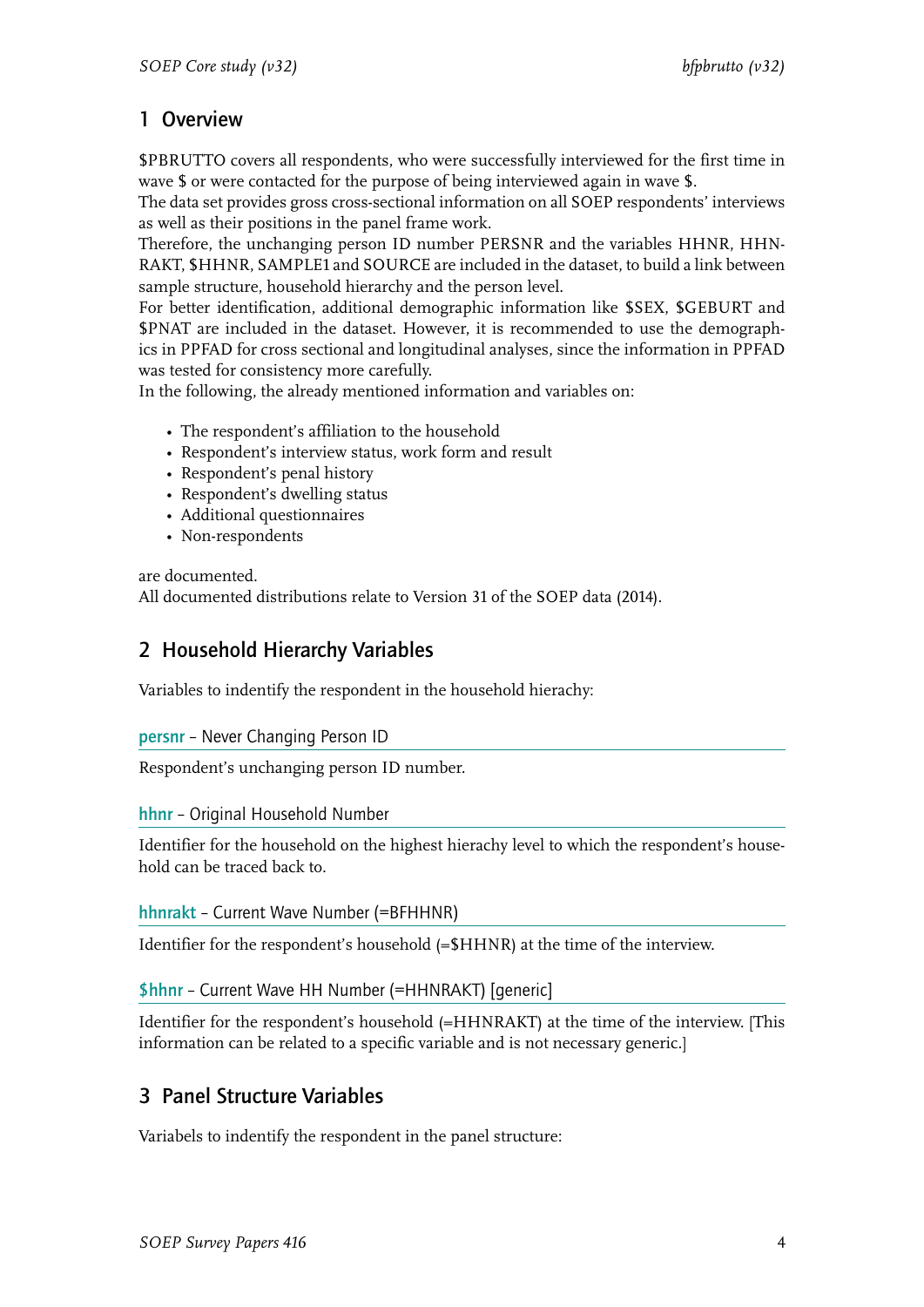#### <span id="page-6-0"></span>sample1 – Subsample Identifier TNS-Infratest

| 1               | [1] A German HH Head, West, 1984                                 | 4339 |
|-----------------|------------------------------------------------------------------|------|
| $\overline{2}$  | [2] B1 Turkish HH Head, 1984                                     | 321  |
| 3               | [3] B2 Yugoslav HH Head, 1984                                    | 164  |
| 4               | [4] B3 Greek HH Head, 1984                                       | 116  |
| 5               | [5] B4 Italian HH Head, 1984                                     | 208  |
| 6               | [6] B5 Spanish HH Head, 1984                                     | 67   |
| 7               | [7] C German HH Head, East, 1990                                 | 2711 |
| 8               | [8] D1 Immigrant W. Germany (1984-1994), 1994/95                 | 289  |
| 9               | [9] D2 Immigrant W. Germany (1984-1994), 1994/95                 | 247  |
| 10 <sup>°</sup> | [10] E1 Refrehment (PAPI), 1998                                  | 90   |
| 11              | [11] E2 Refrehment (CAPI), 1998                                  | 79   |
| 12              | [12] F1 Refreshment, 2000                                        | 5218 |
| 13              | [13] F2 Refreshment, Additional Foreigner Addresses, 2000        | 136  |
| 14              | [14] G1 High Income (PreTest), 2002                              | 0    |
| 15              | [15] G2 High Income, 2002                                        | 1446 |
| $\ldots$        | (6 rows omitted)                                                 | 9297 |
| 24              | [24] M1 Migration (1995-2011), 2013                              | 7377 |
| 29              | [29] M2 Migration Increase 2015                                  | 3048 |
| 60              | [60] L2/3 FiD Screening, Low Income, 2010/11                     | 2632 |
| 61              | [61] L2/3 FiD Screening, Single Parent, 2010/11                  | 2050 |
| 62              | [62] L2/3 FiD Screening, Families with Several Children, 2010/11 | 4323 |
| 63              | [63] L1 FiD Birth Cohort 2007, 2010/11                           | 1416 |
| 64              | [64] L1 FiD Birth Cohort 2008, 2010/11                           | 1466 |
| 65              | [65] L1 FiD Birth Cohort 2009, 2010/11                           | 1335 |
| 66              | [66] L1 FiD Birth Cohort 2010, 2010/11                           | 1374 |
| $-1$            | [-1] No Answer                                                   | 0    |
| $-2$            | [-2] Does not apply                                              | 0    |
| $-3$            | [-3] Answer improbable                                           | 0    |
| $-4$            | [-4] Inadmissible multiple response                              | 0    |
| $-5$            | [-5] Not included in this version of the questionnaire           | 0    |
| $-6$            | [-6] Version of questionnaire with modified filtering            | 0    |

Unchanging subsample information: for example, a person from Sample C would retain this original sample number (the sample in which the household first entered SOEP) even after having later moved to West Germany (see also the comments on the variables \$SAMPREG). Similarly, a person from Sample B who acquired a new nationality would still remain in his original sample.

#### <span id="page-6-1"></span>4 Demographic Variables

Information on respondent's unchanging demographics:

#### <span id="page-6-2"></span>\$geburt – Year Of Birth [generic]

This variable indicates the respondent's year of birth. [This information can be related to a specific variable and is not necessary generic.]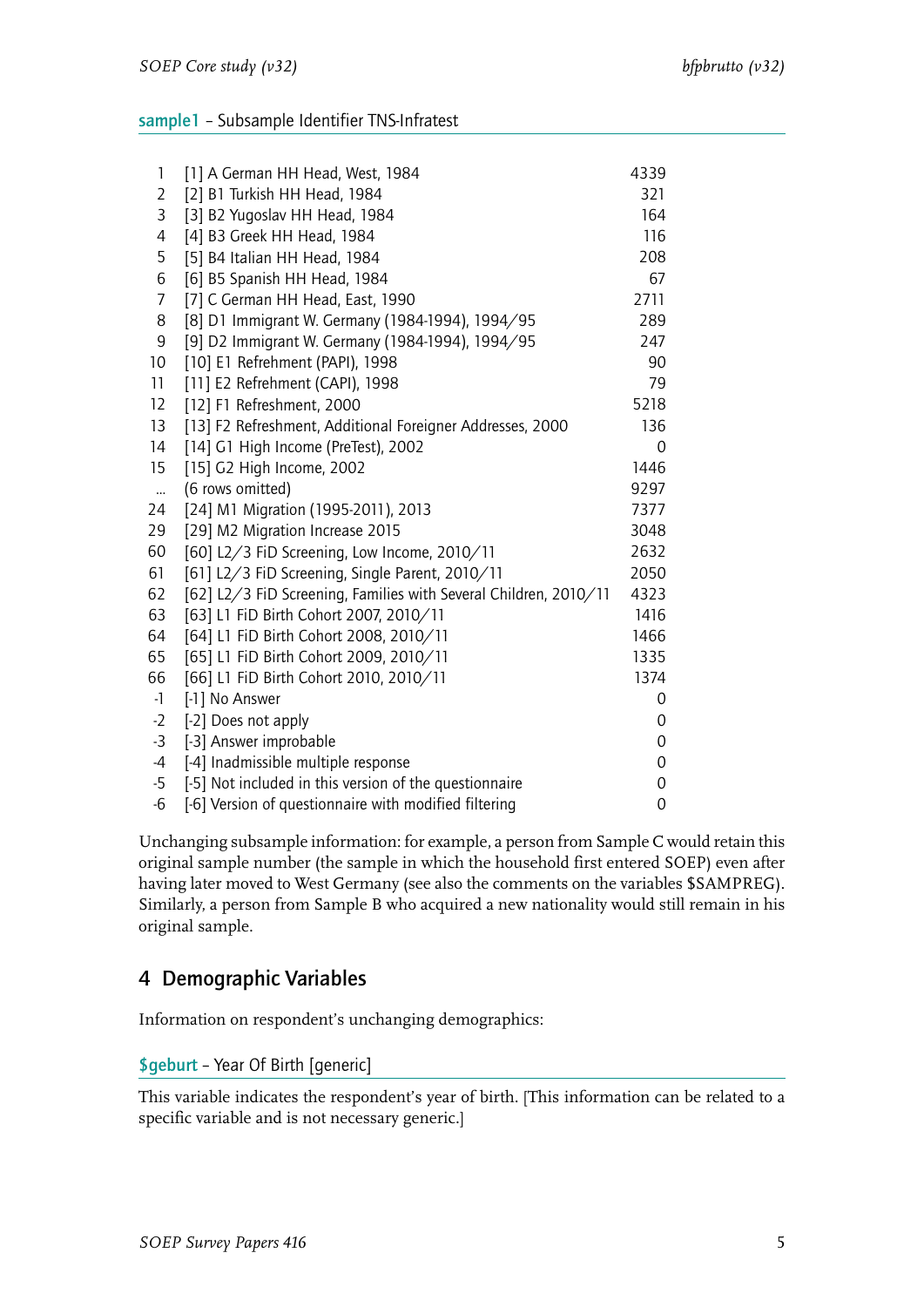#### <span id="page-7-0"></span>\$sex – Sex [generic]

| $\mathbf{1}$ | [1] Male                                                  | 24085 |
|--------------|-----------------------------------------------------------|-------|
| $2^{\circ}$  | [2] Female                                                | 25652 |
|              | 9 [9] Unknown                                             | 12    |
|              | -1 [-1] No Answer                                         |       |
|              | -2 [-2] Does not apply                                    | 0     |
|              | -3 [-3] Answer improbable                                 | 0     |
|              | -4 [-4] Inadmissible multiple response                    | 0     |
|              | -5 [-5] Not included in this version of the questionnaire |       |
|              | -6 [-6] Version of questionnaire with modified filtering  |       |

This variable indicates the respondent's sex. [This information can be related to a specific variable and is not necessary generic.]

#### <span id="page-7-1"></span>\$pnat – Nationality [generic]

| 1              | [1] Germany                                            | 42297            |
|----------------|--------------------------------------------------------|------------------|
| $\overline{2}$ | [2] Turkey                                             | 969              |
| 3              | [3] Ex-Yugoslavia                                      | 17               |
| 4              | [4] Greece                                             | 445              |
| 5              | [5] Italy                                              | 583              |
| 6              | [6] Spain                                              | 199              |
| $\overline{7}$ | [7] Ex-Gdr (Country of Origin Only)                    | 0                |
| 10             | [10] Austria                                           | 103              |
| 11             | [11] France                                            | 78               |
| 12             | [12] Benelux                                           | $\mathbf 0$      |
| 13             | [13] Denmark                                           | 17               |
| 14             | [14] Great Britain                                     | 56               |
| 15             | [15] Sweden                                            | 12               |
| 16             | [16] Norway                                            | 7                |
| 17             | [17] Finland                                           | 10               |
|                | (155 rows omitted)                                     | 4817             |
| 173            | [173] Zimbabwe                                         | 1                |
| 174            | [174] Madagascar                                       | 0                |
| 175            | [175] Grenada                                          | 0                |
| 176            | [176] Lesotho                                          | $\boldsymbol{0}$ |
| 177            | [177] Bhutan                                           | $\mathbf 0$      |
| 178            | [178] Rwanda                                           | 0                |
| 179            | [179] Malawi                                           | 0                |
| 180            | [180] Bessarabia                                       | 0                |
| 183            | [183] Niger                                            | 3                |
| $-1$           | [-1] No Answer                                         | 135              |
| $-2$           | [-2] Does not apply                                    | $\mathbf 0$      |
| $-3$           | [-3] Answer improbable                                 | 0                |
| $-4$           | [-4] Inadmissible multiple response                    | 0                |
| $-5$           | [-5] Not included in this version of the questionnaire | 0                |
| $-6$           | [-6] Version of questionnaire with modified filtering  | 0                |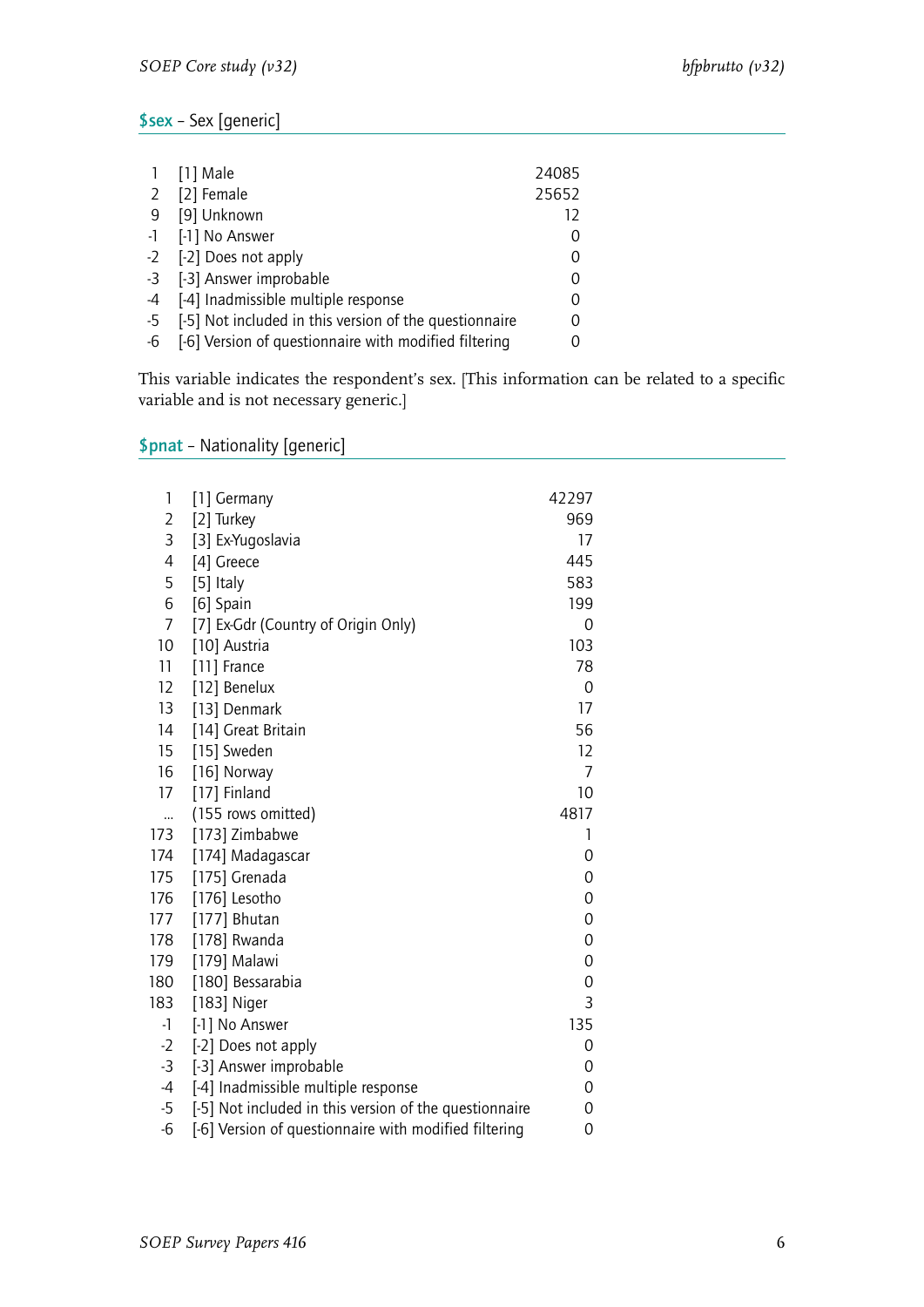This variable indicates the respondent's citizenship. [This information can be related to a specific variable and is not necessary generic.]

#### <span id="page-8-0"></span>5 Household Affiliation Information

Information on respondent's affiliation to the household:

<span id="page-8-1"></span>

| \$pnrakt - Serial Person Number [generic] |  |  |  |  |  |
|-------------------------------------------|--|--|--|--|--|
|-------------------------------------------|--|--|--|--|--|

| 1  | 17959 |
|----|-------|
| 2  | 13916 |
| 3  | 7926  |
| 4  | 5736  |
| 5  | 2660  |
| 6  | 945   |
| 7  | 347   |
| 8  | 144   |
| 9  | 66    |
| 10 | 31    |
| 11 | 11    |
| 12 | 5     |
| 13 | 1     |
| 14 | 1     |
| 15 |       |

Serial person ID in household. [This information can be related to a specific variable and is not necessary generic.]

#### <span id="page-8-2"></span>\$pzug – Member Of Household [generic]

| 0        | [0] Lives In Household                  | 44981 |
|----------|-----------------------------------------|-------|
| 1        | [1] Absent Military, Community Service  | 6     |
| 2        | [2] Absent Schooling                    | 41    |
| 3        | [3] Absent For Job                      | 7     |
| 4        | [4] Absent In Hospital                  | 3     |
| 5        | [5] Absent On Trip                      | 18    |
| 6        | [6] Other                               | 10    |
| 7        | [7] Has Died                            | 0     |
| 8        | [8] Has Moved                           | 0     |
| 9        | [9] Miscoded In Prior Year              | 0     |
| 11       | $[11]$ Born                             | 357   |
| 12       | [12] Moved Within W. Germany            | 368   |
| 13       | [13] Moved From Abroad                  | 16    |
| 14       | [14] Moved Back To HH                   | 79    |
| 15       | [15] Moved Within Ger. Before Last Wave | 6     |
| $\ldots$ | (21 rows omitted)                       | 3857  |
| 41       | [41] Absent Military, Community Service | O     |
| 42       | [42] Absent Schooling                   | O     |
| 43       | [43] Absent For Job                     | 0     |
|          |                                         |       |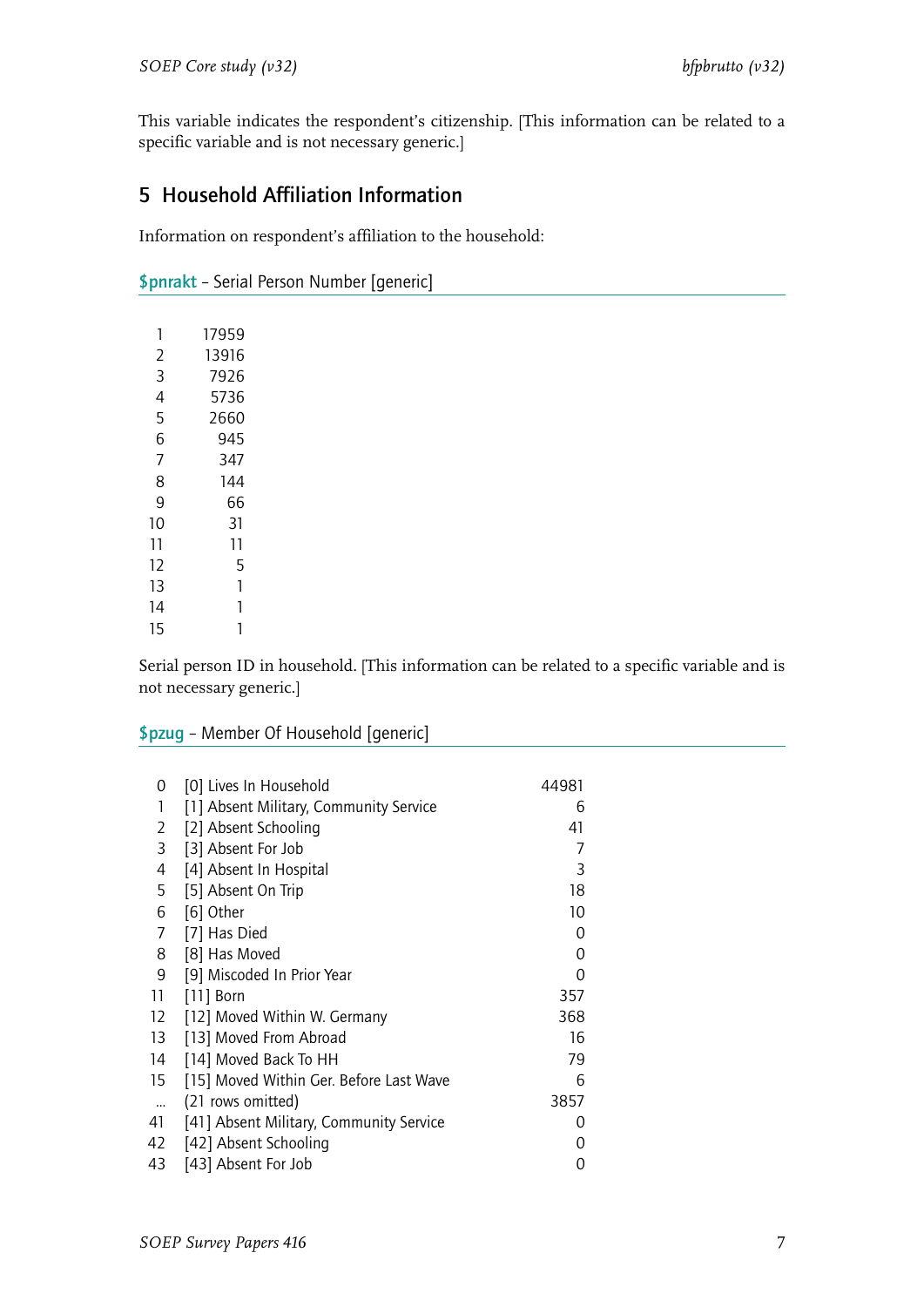| 44   | [44] Absent In Hospital                                |  |
|------|--------------------------------------------------------|--|
| 45   | [45] Absent On Trip                                    |  |
| 46   | $[46]$ Other                                           |  |
| 47   | [47] Has Died                                          |  |
| 48   | [48] Has Moved                                         |  |
| 99   | [99] No Answer When Added                              |  |
| $-1$ | [-1] No Answer                                         |  |
| $-2$ | [-2] Does not apply                                    |  |
| $-3$ | [-3] Answer improbable                                 |  |
| -4   | [-4] Inadmissible multiple response                    |  |
| $-5$ | [-5] Not included in this version of the questionnaire |  |
| -6   | [-6] Version of questionnaire with modified filtering  |  |

This variable indicates the respondent's affiliation to the household. Codes 0 to 9 are assigned to old persons in old households, codes 11 to 19 are assigned to new persons in old households, codes 20 to 28 are assigned to old persons in new hoseholds, codes 30 to 39 are assigned to new persons in new households, and codes 40 to 48 are assigned to persons who moved into a houshold that seceded in previous waves. [This information can be related to a specific variable and is not necessary generic.]

#### <span id="page-9-0"></span>\$stell – Relationship To Head Of Household [generic]

| 0         | [0] Head Of HH, Contact Person                              | 19269          |
|-----------|-------------------------------------------------------------|----------------|
| 11        | [11] Spouse Of HH Head                                      | 9977           |
| 12        | [12] Same-Sex Partner                                       | 39             |
| 13        | [13] Life Partner                                           | 1848           |
| 21        | [21] Natural Son, Daughter                                  | 17008          |
| 22        | [22] Stepchild (Child of the Partner)                       | 433            |
| 23        | [23] Adoptive Child                                         | 28             |
| 24        | [24] Foster Child                                           | 59             |
| 25        | [25] Grandchild                                             | 99             |
| 26        | [26] Great-Grandchild                                       | 3              |
| 27        | [27] Son, Daughter-In-Law                                   | 55             |
| 31        | [31] Father, Mother                                         | 421            |
| 32        | [32] Step Father / Step Mother / Spouse of Father or Mother | 22             |
| 33        | [33] Adoptive Father or Mother                              | 1              |
| 34        | [34] Foster Father or Mother                                | 0              |
| $\ddotsc$ | (6 rows omitted)                                            | 369            |
| 45        | [45] Foster Brother/Sister                                  | $\mathbf 0$    |
| 51        | [51] Brother, Sister -in Law (spouse of brother/sister)     | 8              |
| 52        | [52] Brother, Sister -in Law (brother/sister of spouse)     | $\overline{7}$ |
| 61        | [61] Aunt, Uncle                                            | 5              |
| 62        | [62] niece/nephew                                           | 16             |
| 63        | [63] Cousin/Cousine                                         | 5              |
| 64        | [64] Other Relative                                         | $\overline{7}$ |
| 71        | [71] Others                                                 | 69             |
| 99        | [99] Unknown                                                | 1              |
| $-1$      | [-1] No Answer                                              | 0              |
| $-2$      | [-2] Does not apply                                         | $\mathbf 0$    |
| $-3$      | [-3] Answer improbable                                      | $\mathbf 0$    |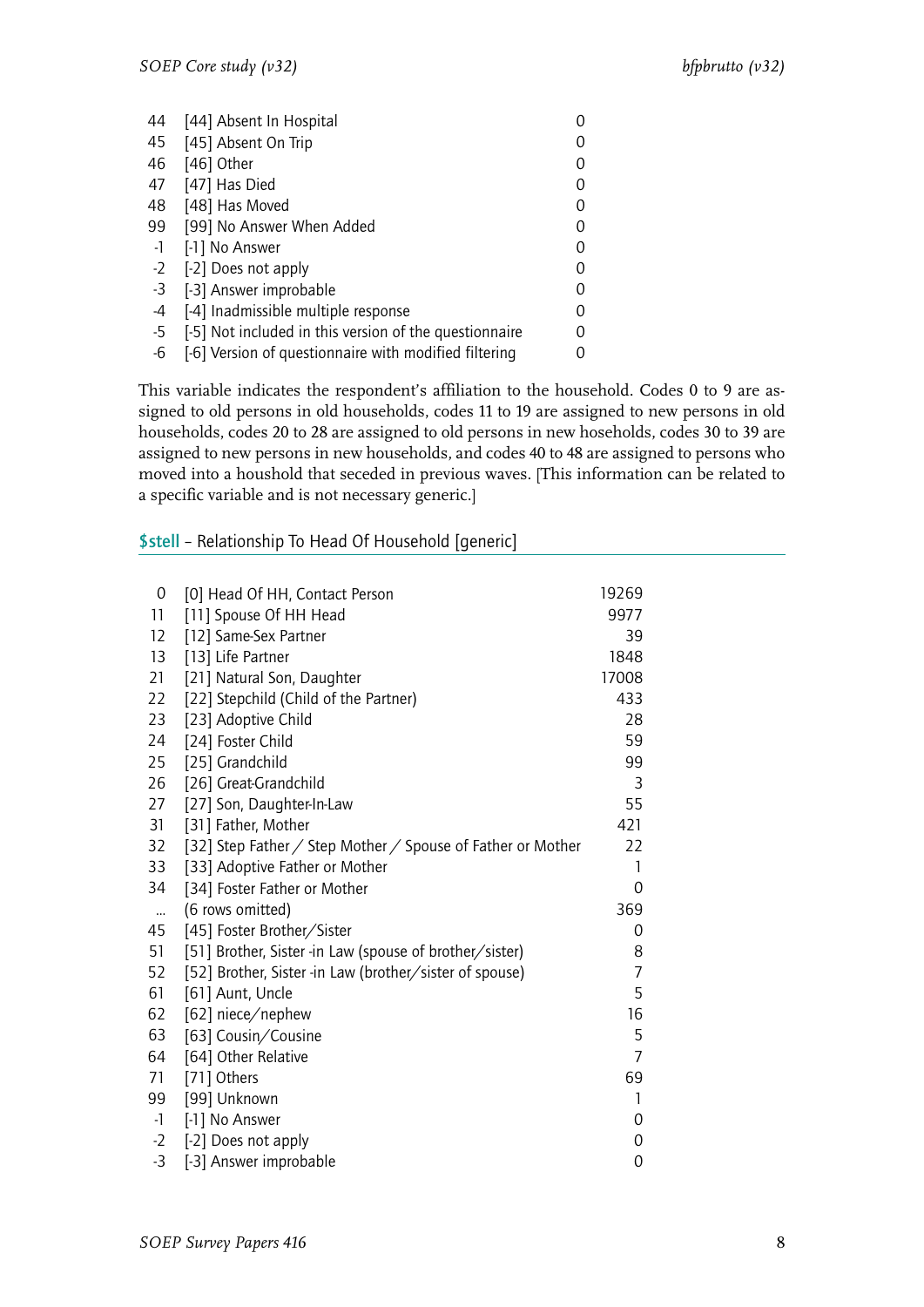| 4 [-4] Inadmissible multiple response                     |  |
|-----------------------------------------------------------|--|
| -5 [-5] Not included in this version of the questionnaire |  |
| -6 [-6] Version of questionnaire with modified filtering  |  |

A head of household ist assigned in every household. \$STELL indicates the respondent's relationship to the head of household. [This information can be related to a specific variable and is not necessary generic.]

#### <span id="page-10-0"></span>6 Interview Variables

Information on respondent's interview status , work form and result:

<span id="page-10-1"></span>\$stistat – Sample Status [generic]

|      | [1] Core Sample Member                                 | 41798            |
|------|--------------------------------------------------------|------------------|
| 2    | [2] Non-Core Sample Member                             | 4022             |
| -3   | [3] New Core Sample Member                             | 3473             |
| 4    | [4] New Non-Core Sample Member                         | 456              |
| $-1$ | [-1] No Answer                                         | $\left( \right)$ |
| $-2$ | [-2] Does not apply                                    | $\left( \right)$ |
| -3   | [-3] Answer improbable                                 | 0                |
| -4   | [-4] Inadmissible multiple response                    |                  |
| -5   | [-5] Not included in this version of the questionnaire |                  |
| -6   | [-6] Version of questionnaire with modified filtering  |                  |

Respondent's sample status: All persons who live in the household during the first interview wave are core sample members. Persons who moved into an existing household are non-core sample members.When the status is determined, \$STISTAT is set to 3 or 4. In the following waves, the codes 1 or 2 are assinged. [This information can be related to a specific variable and is not necessary generic.]

<span id="page-10-2"></span>\$befstat – Survey Status [generic]

|      | [1] Re-Survey                                          | 30830 |
|------|--------------------------------------------------------|-------|
| 2    | [2] 1st Survey Temporarily Missing                     | 622   |
| 3    | [3] 1st Survey Too Young                               | 793   |
| 4    | [4] 1st Survey New Person                              | 2577  |
| 5    | [5] Not To Be Surveyed Old Person                      | 11609 |
| 6    | [6] Not To Be Surveyed New Person                      | 1351  |
| 7    | [7] Not To Be Surveyed Refused                         | 1843  |
| 8    | [8] Converted From Category 7                          | 124   |
| $-1$ | [-1] No Answer                                         | 0     |
| $-2$ | [-2] Does not apply                                    |       |
| -3   | [-3] Answer improbable                                 | Ω     |
| -4   | [-4] Inadmissible multiple response                    | Ω     |
| $-5$ | [-5] Not included in this version of the questionnaire |       |
| -6   | [-6] Version of questionnaire with modified filtering  |       |
|      |                                                        |       |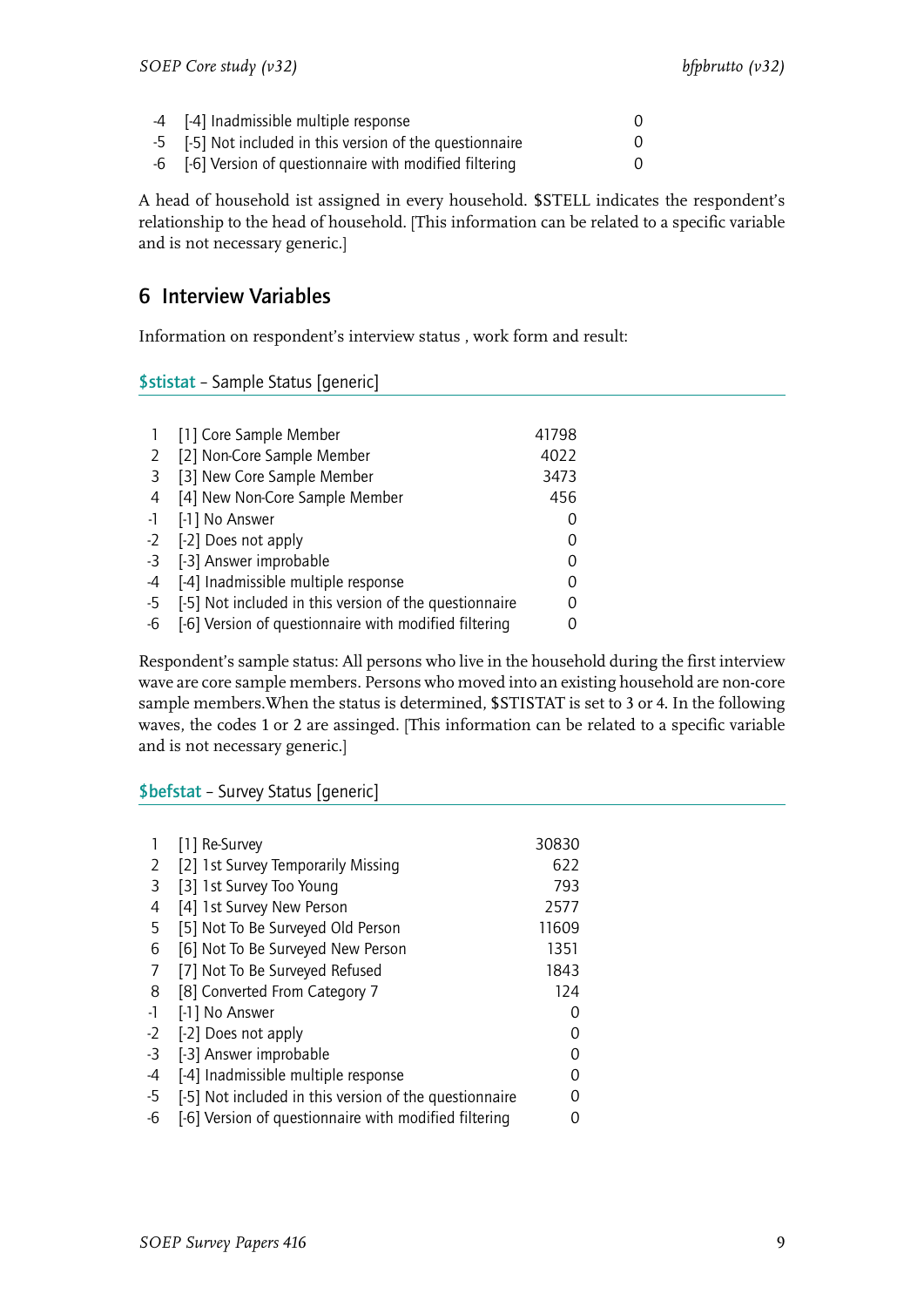Respondent's survey status: \$BEFSTAT signals the interviewer which person must answer which questionnaire. [This information can be related to a specific variable and is not necessary generic.]

#### <span id="page-11-0"></span>\$pform – Interview Work Form [generic]

|      | [1] Only Interviewer                                   | 10387         |  |
|------|--------------------------------------------------------|---------------|--|
| 2    | [2] Interview After Mail, Tel. Contact                 |               |  |
| 3    | [3] Writ. Mail Intv. After Pos. Tel. Contact           | 1523          |  |
| 4    | [4] Only Telephone Contact, Negative                   | 277           |  |
| 5    | [5] Phone Interview                                    |               |  |
| 6    | [6] Written-Postal Without Tel. Contact                | 1867          |  |
| 8    | [8] No Interview                                       | 175           |  |
| 9    | $[9]$ CAPI                                             | 17537         |  |
| 10   | $[10]$ CAWI                                            | 2351          |  |
| $-1$ | [-1] No Answer                                         | $\mathcal{L}$ |  |
| $-2$ | [-2] Does not apply                                    | 15631         |  |
| $-3$ | [-3] Answer improbable                                 | $\mathcal{L}$ |  |
| $-4$ | [-4] Inadmissible multiple response                    | $\mathcal{L}$ |  |
| $-5$ | [-5] Not included in this version of the questionnaire | Ω             |  |
| -6   | [-6] Version of questionnaire with modified filtering  | $\mathcal{O}$ |  |

Applied interview work form in the respondent's case. [This information can be related to a specific variable and is not necessary generic.]

#### <span id="page-11-1"></span>\$perg – Interview Work Result, 1 Digit [generic]

|      | [1] Successful                                         | 27183 |
|------|--------------------------------------------------------|-------|
| 2    | [2] Unsuccessful At The Time                           | 743   |
| 3    | [3] Unwilling Then                                     | 2343  |
| 4    | [4] Final Refusal                                      | 3648  |
| 5    | [5] Moved To Foreign Country                           |       |
| 6    | [6] Has Died                                           | O     |
| 8    | [8] HH Not Found                                       | 69    |
| 9    | [9] Address Of HH Not Found                            | 132   |
| $-1$ | [-1] No Answer                                         |       |
| $-2$ | [-2] Does not apply                                    | 15631 |
| $-3$ | [-3] Answer improbable                                 |       |
| -4   | [-4] Inadmissible multiple response                    |       |
| -5   | [-5] Not included in this version of the questionnaire |       |
| -6   | [-6] Version of questionnaire with modified filtering  |       |

Interview work result, 1-digit-coding. [This information can be related to a specific variable and is not necessary generic.]

<span id="page-11-2"></span>\$pergz – Interview Work Result, 2 Digits [generic]

| 10 [10] Successful                      | 26148 |
|-----------------------------------------|-------|
| 11 [11] Successful Interview Prev. Wave |       |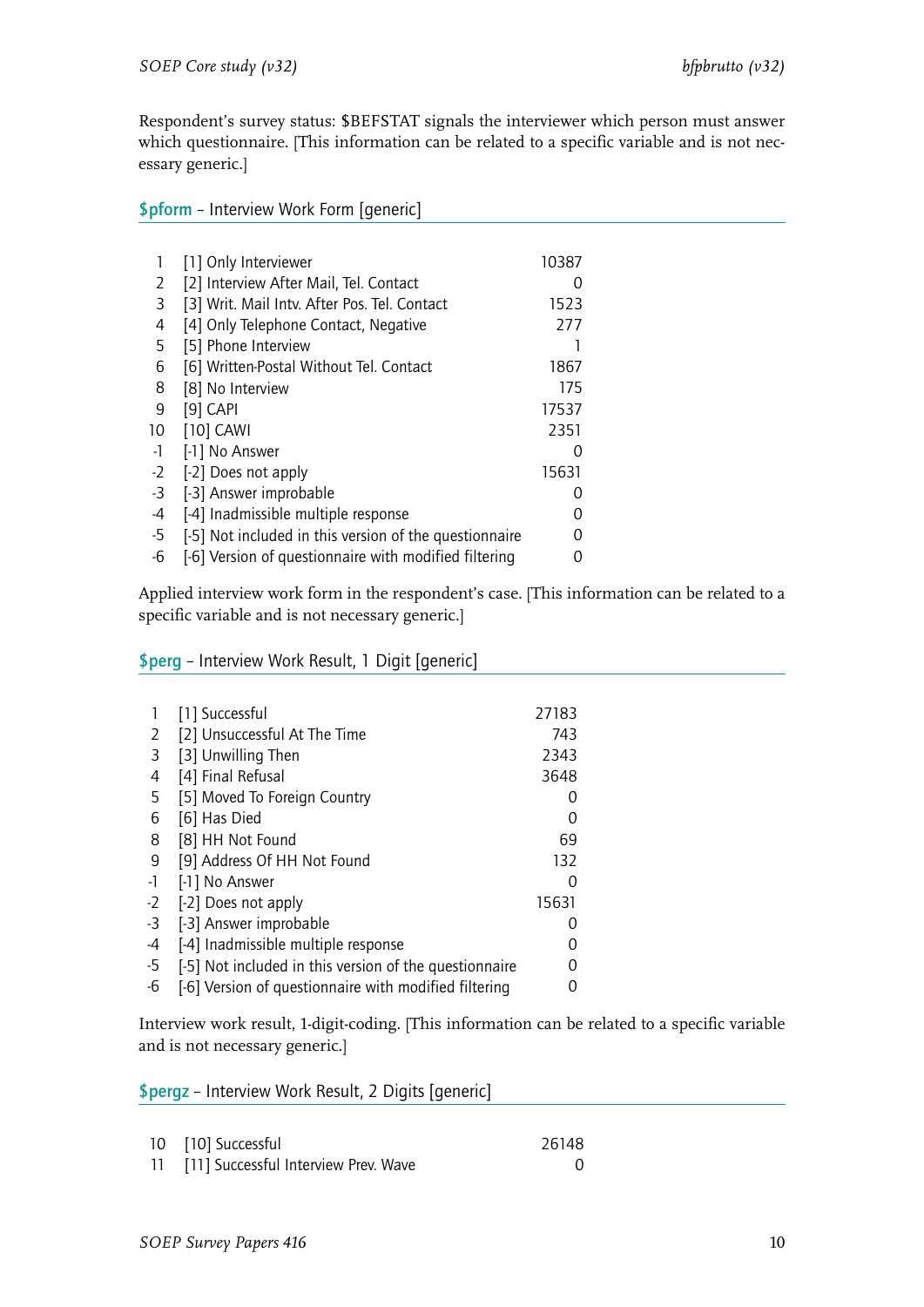| 16   | [16] Int. PGAP Prior Yr Closed                         | 900   |
|------|--------------------------------------------------------|-------|
| 17   | [17] Int. PGAP Prior Yr Open                           | 60    |
| 18   | [18] Individual Interview, No HH Interview             | 75    |
| 20   | [20] Unsuccessful At The Time                          | 578   |
| 21   | [21] Old, Sick                                         | 0     |
| 22   | [22] Unreachable Until End                             | 0     |
| 23   | [23] Foreigner In Homeland                             | 13    |
| 24   | [24] Sick Until End Of Field Interview                 | 27    |
| 25   | [25] Unreachable                                       | 124   |
| 26   | [26] Cannot Process                                    | 1     |
| 29   | [29] Other Unclear Case                                | 0     |
| 30   | [30] Unwilling Then                                    | 1507  |
| 31   | [31] No Questionnaire                                  | 1     |
| 32   | [32] No Time, Desire                                   | 590   |
| 39   | [39] Other Unclear Case                                | 245   |
| 40   | [40] Final Refusal                                     | 3563  |
| 46   | [46] Not Usable                                        | 43    |
| 47   | [47] Language Difficulties                             | 42    |
| 50   | [50] Moved To Foreign Country                          | 0     |
| 60   | [60] Has Died                                          | 0     |
| 80   | [80] HH Not Found                                      | 69    |
| 90   | [90] Address Of HH Not Found                           | 132   |
| $-1$ | [-1] No Answer                                         | 0     |
| $-2$ | [-2] Does not apply                                    | 15631 |
| $-3$ | [-3] Answer improbable                                 | 0     |
| $-4$ | [-4] Inadmissible multiple response                    | 0     |
| $-5$ | [-5] Not included in this version of the questionnaire | 0     |
| -6   | [-6] Version of questionnaire with modified filtering  | 0     |

Interview work result, 2-digits-coding. [This information can be related to a specific variable and is not necessary generic.]

#### <span id="page-12-0"></span>7 Respondent's Panel History Information

Information on respondent's panel history:

| 1984 | [1984] 1984, Wave A | 2235 |
|------|---------------------|------|
| 1985 | [1985] 1985, Wave B | 50   |
| 1986 | [1986] 1986, Wave C | 72   |
| 1987 | [1987] 1987, Wave D | 63   |
| 1988 | [1988] 1988, Wave E | 73   |
| 1989 | [1989] 1989, Wave F | 91   |
| 1990 | [1990] 1990, Wave G | 1620 |
| 1991 | [1991] 1991, Wave H | 146  |
| 1992 | [1992] 1992, Wave I | 141  |
| 1993 | [1993] 1993, Wave J | 147  |
| 1994 | [1994] 1994, Wave K | 314  |
| 1995 | [1995] 1995, Wave L | 291  |

<span id="page-12-1"></span>\$zupan – Wave Entered Panel [generic]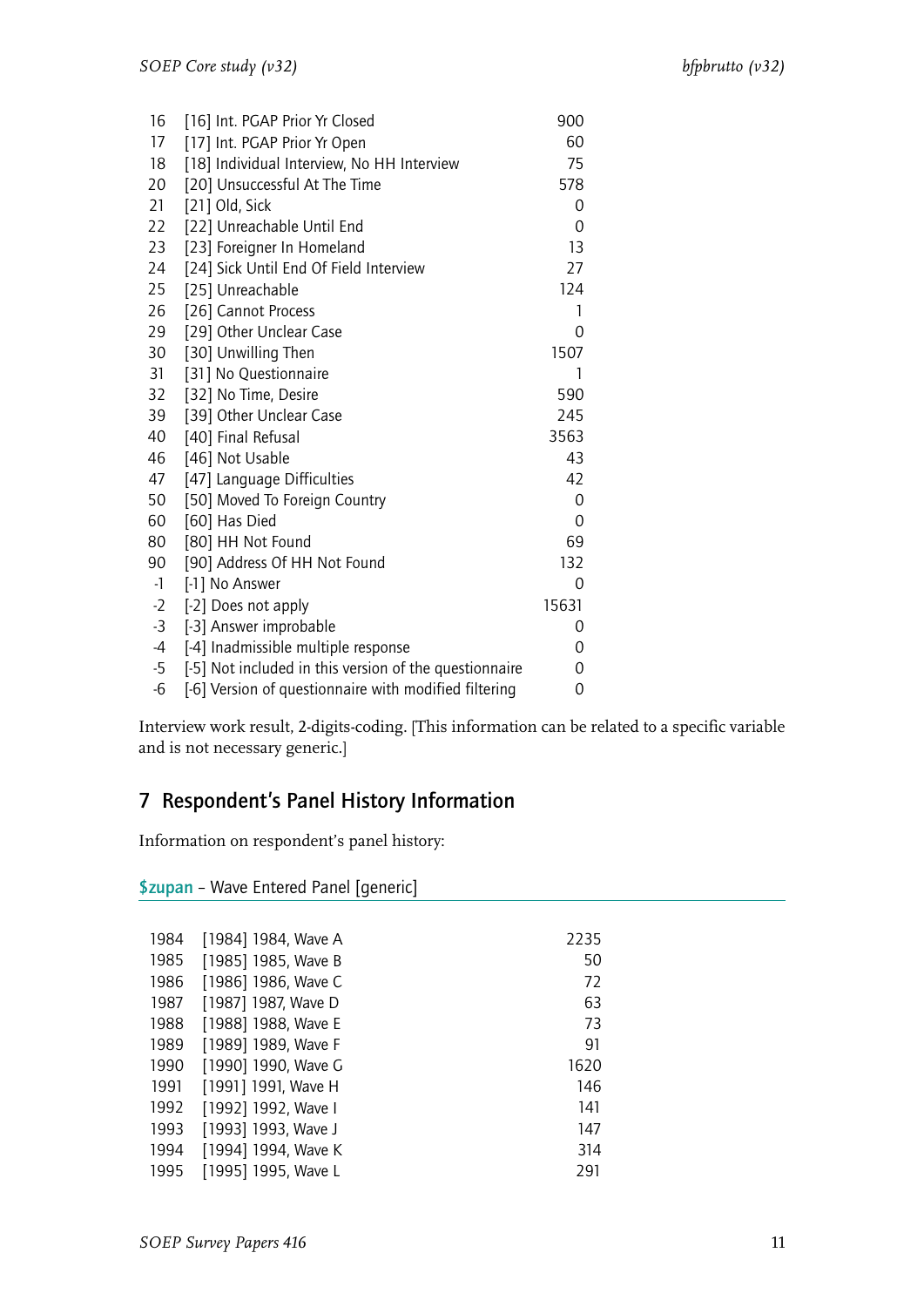| 1996 | [1996] 1996, Wave M                                    | 160   |
|------|--------------------------------------------------------|-------|
| 1997 | [1997] 1997, Wave N                                    | 155   |
| 1998 | [1998] 1998, Wave O                                    | 297   |
|      | (8 rows omitted)                                       | 8518  |
| 2007 | [2007] Wave X                                          | 283   |
| 2008 | [2008] Wave Y                                          | 274   |
| 2009 | [2009] Wave Z                                          | 297   |
| 2010 | [2010] Wave BA                                         | 10786 |
| 2011 | [2011] Wave BB                                         | 7689  |
| 2012 | [2012] 2012, Wave BC                                   | 3222  |
| 2013 | [2013] 2013, Wave BD                                   | 7831  |
| 2014 | [2014] 2014, Wave BE                                   | 1066  |
| 2015 | [2015] 2015, Wave BF                                   | 3928  |
| -1   | [-1] No Answer                                         | 0     |
| $-2$ | [-2] Does not apply                                    | 0     |
| $-3$ | [-3] Answer improbable                                 | 0     |
| -4   | [-4] Inadmissible multiple response                    | 0     |
| -5   | [-5] Not included in this version of the questionnaire | Ω     |
| -6   | [-6] Version of questionnaire with modified filtering  | O     |

This variable indicates the wave in which the respondent entered the panel. [This information can be related to a specific variable and is not necessary generic.]

<span id="page-13-0"></span>\$lint – Wave Last Interviewed [generic]

| 0    | [0] No Interview     | 3377           |
|------|----------------------|----------------|
| 1986 | [1986] 1986, Wave C  | 1              |
| 1987 | [1987] 1987, Wave D  | 1              |
| 1989 | [1989] 1989, Wave F  | 3              |
| 1990 | [1990] 1990, Wave G  | 1              |
| 1991 | [1991] 1991, Wave H  | 1              |
| 1992 | [1992] 1992, Wave I  | $\overline{2}$ |
| 1993 | [1993] 1993, Wave J  | $\overline{2}$ |
| 1995 | [1995] 1995, Wave L  | 7              |
| 1996 | [1996] 1996, Wave M  | 3              |
| 1997 | [1997] 1997, Wave N  | 4              |
| 1998 | [1998] 1998, Wave O  | 6              |
| 1999 | [1999] 1999, Wave P  | $\overline{2}$ |
| 2000 | [2000] 2000, Wave Q  | 10             |
| 2001 | [2001] 2001, Wave R  | 11             |
|      | (5 rows omitted)     | 70             |
| 2007 | [2007] Wave X        | 23             |
| 2008 | [2008] Wave Y        | 29             |
| 2009 | [2009] Wave Z        | 23             |
| 2010 | [2010] Wave BA       | 64             |
| 2011 | [2011] Wave BB       | 98             |
| 2012 | [2012] 2012, Wave BC | 287            |
| 2013 | [2013] 2013, Wave BD | 1965           |
| 2014 | [2014] 2014, Wave BE | 3616           |
| 2015 | [2015] 2015, Wave BF | 27183          |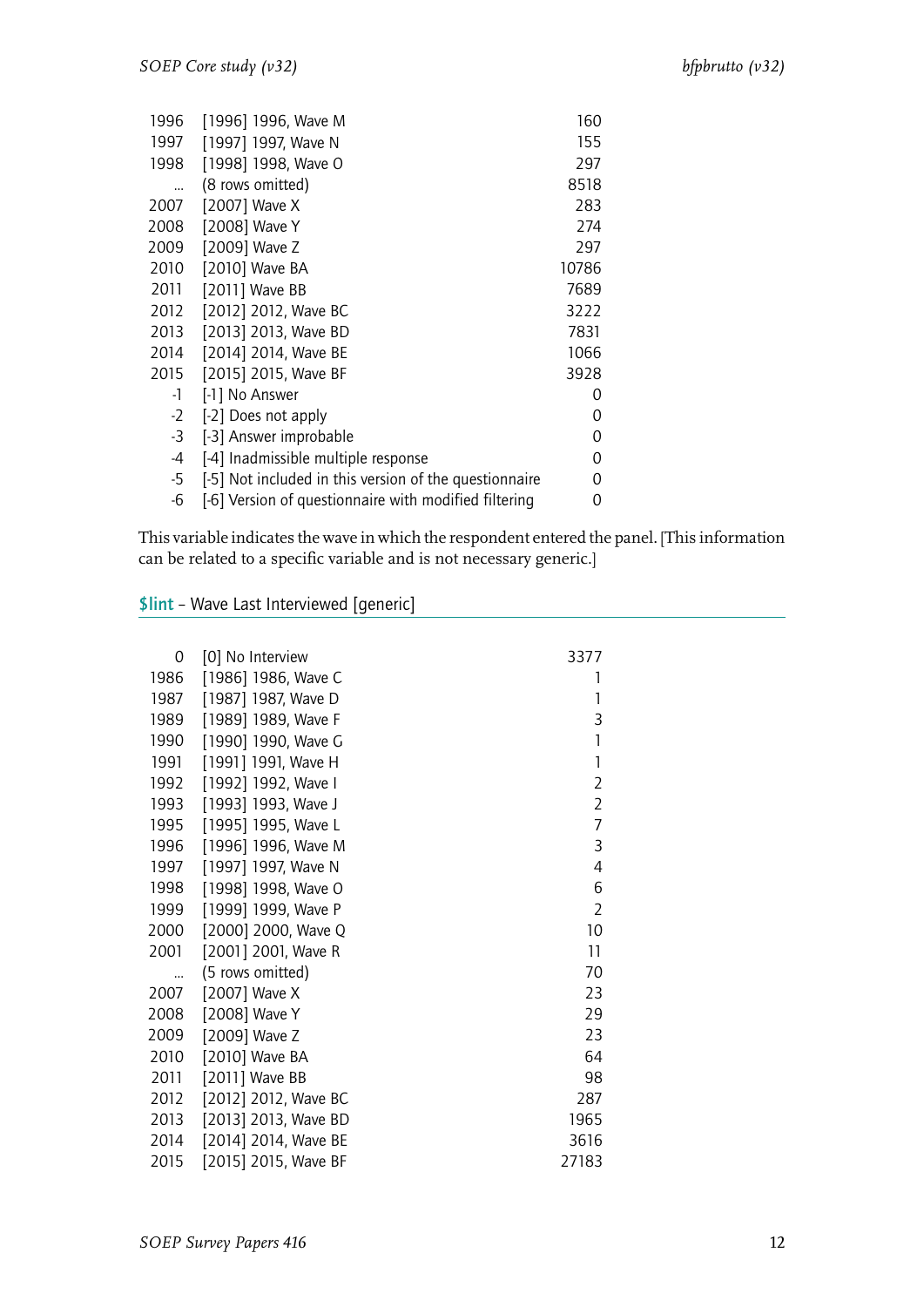| -1 [-1] No Answer                                         |       |
|-----------------------------------------------------------|-------|
| -2 [-2] Does not apply                                    | 12960 |
| -3 [-3] Answer improbable                                 |       |
| -4 [-4] Inadmissible multiple response                    |       |
| -5 [-5] Not included in this version of the questionnaire |       |
| -6 [-6] Version of questionnaire with modified filtering  |       |

This variable indicates the wave of the last interview:the last year in which an interview with the respondent was successfully conducted. [This information can be related to a specific variable and is not necessary generic.]

#### <span id="page-14-0"></span>\$luecke – Missing In Previous Year [generic]

|      | [0] Does Not Apply                                     |       |
|------|--------------------------------------------------------|-------|
| 6    | [6] Resurvey Current Wave                              | 980   |
|      | [7] Not Resurveyed Current Wave                        | 2615  |
| 8    | [8] Missed Several Previous Waves                      | 46    |
| $-1$ | [-1] No Answer                                         | 0     |
|      | -2 [-2] Does not apply                                 | 43060 |
| -3   | [-3] Answer improbable                                 |       |
| -4   | [-4] Inadmissible multiple response                    | 0     |
| -5   | [-5] Not included in this version of the questionnaire | 3048  |
| -6   | [-6] Version of questionnaire with modified filtering  |       |

This variable indicates whether or not a missing has emerged during the previous interview wave. [This information can be related to a specific variable and is not necessary generic.]

#### <span id="page-14-1"></span>\$hhnrold – HH Number Previous Year With Person ID [generic]

\$HHNROLD consists of the respondent's last year's household identifier and last year's serial pesron ID (\$PNROLD). F.e. last year's HHNRAKT = 2020 and \$PNROLD = 5 leads to \$HHNR = 20205. [This information can be related to a specific variable and is not necessary generic.]

#### <span id="page-14-2"></span>\$pnrold – Serial Person Number In Previous Year [generic]

| 1  | 16418 |
|----|-------|
| 2  | 12910 |
| 3  | 7279  |
| 4  | 5337  |
| 5  | 2457  |
| 6  | 858   |
| 7  | 315   |
| 8  | 127   |
| q  | 53    |
| 10 | 27    |
| 11 | 11    |
| 12 | 4     |
| 13 | 1     |
| 14 |       |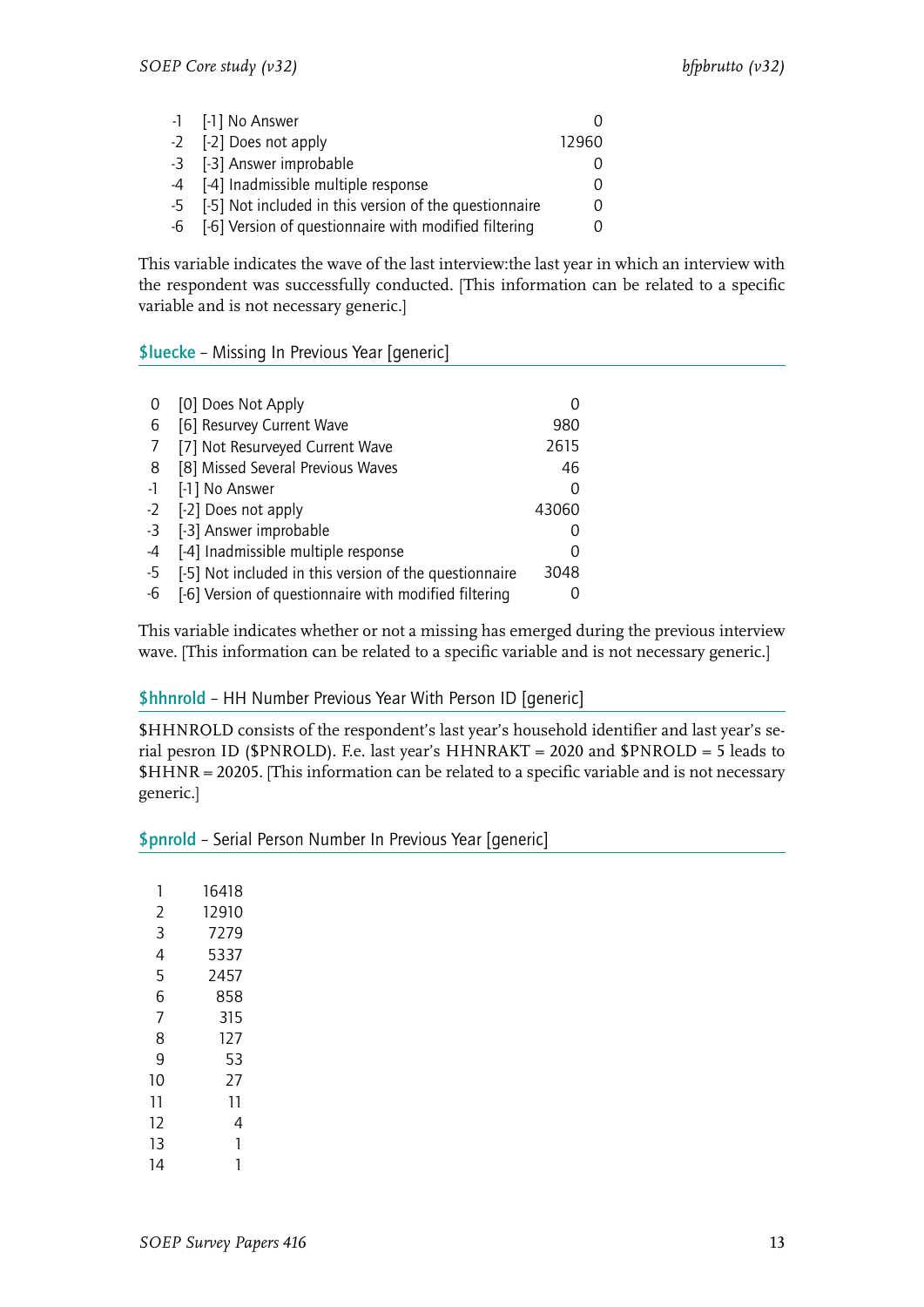1 

This variable indicates the last year's serial person ID in household. [This information can be related to a specific variable and is not necessary generic.]

<span id="page-15-0"></span>

| \$pzugv - Member Of Household In Previous Year [generic] |  |  |  |
|----------------------------------------------------------|--|--|--|
|----------------------------------------------------------|--|--|--|

| 0              | [0] Lives In Household                                 | 43961          |
|----------------|--------------------------------------------------------|----------------|
| 1              | [1] Absent Military, Community Service                 | 7              |
| $\overline{2}$ | [2] Absent Schooling                                   | 40             |
| 3              | [3] Absent For Job                                     | 7              |
| 4              | [4] Absent In Hospital                                 | $\overline{2}$ |
| 5              | [5] Absent On Trip                                     | 15             |
| 6              | [6] Other                                              | 15             |
| 7              | [7] Has Died                                           | 0              |
| 8              | [8] Has Moved                                          | $\overline{7}$ |
| 9              | [9] Miscoded In Prior Year                             | 1              |
| 11             | $[11]$ Born                                            | 426            |
| 12             | [12] Moved Within W. Germany                           | 433            |
| 13             | [13] Moved From Abroad                                 | 33             |
| 14             | [14] Moved Back To HH                                  | 57             |
| 15             | [15] Moved Within Ger. Before Last Wave                | 9              |
| $\ddotsc$      | (21 rows omitted)                                      | 786            |
| 41             | [41] Absent Military, Community Service                | 0              |
| 42             | [42] Absent Schooling                                  | 0              |
| 43             | [43] Absent For Job                                    | 0              |
| 44             | [44] Absent In Hospital                                | 0              |
| 45             | [45] Absent On Trip                                    | 0              |
| 46             | [46] Other                                             | 0              |
| 47             | [47] Has Died                                          | 0              |
| 48             | [48] Has Moved                                         | 0              |
| 99             | [99] No Answer When Added                              | 0              |
| $-1$           | [-1] No Answer                                         | 0              |
| $-2$           | [-2] Does not apply                                    | 902            |
| $-3$           | [-3] Answer improbable                                 | 0              |
| $-4$           | [-4] Inadmissible multiple response                    | 0              |
| $-5$           | [-5] Not included in this version of the questionnaire | 3048           |
| $-6$           | [-6] Version of questionnaire with modified filtering  | 0              |

This variable indicates the last year's respondent's affiliation to household (see \$PZUG). [This information can be related to a specific variable and is not necessary generic.]

<span id="page-15-1"></span>\$pformv – Work Form Previous Year [generic]

| 0 [0] Not Yet In Panel, N                      |      |
|------------------------------------------------|------|
| 1 [1] Only Interviewer                         | 9048 |
| 2 [2] Interview After Mail, Tel. Contact       |      |
| 3 [3] Writ. Mail Intv. After Pos. Tel. Contact | 1568 |
| 4 [4] Only Telephone Contact, Negative         | 113  |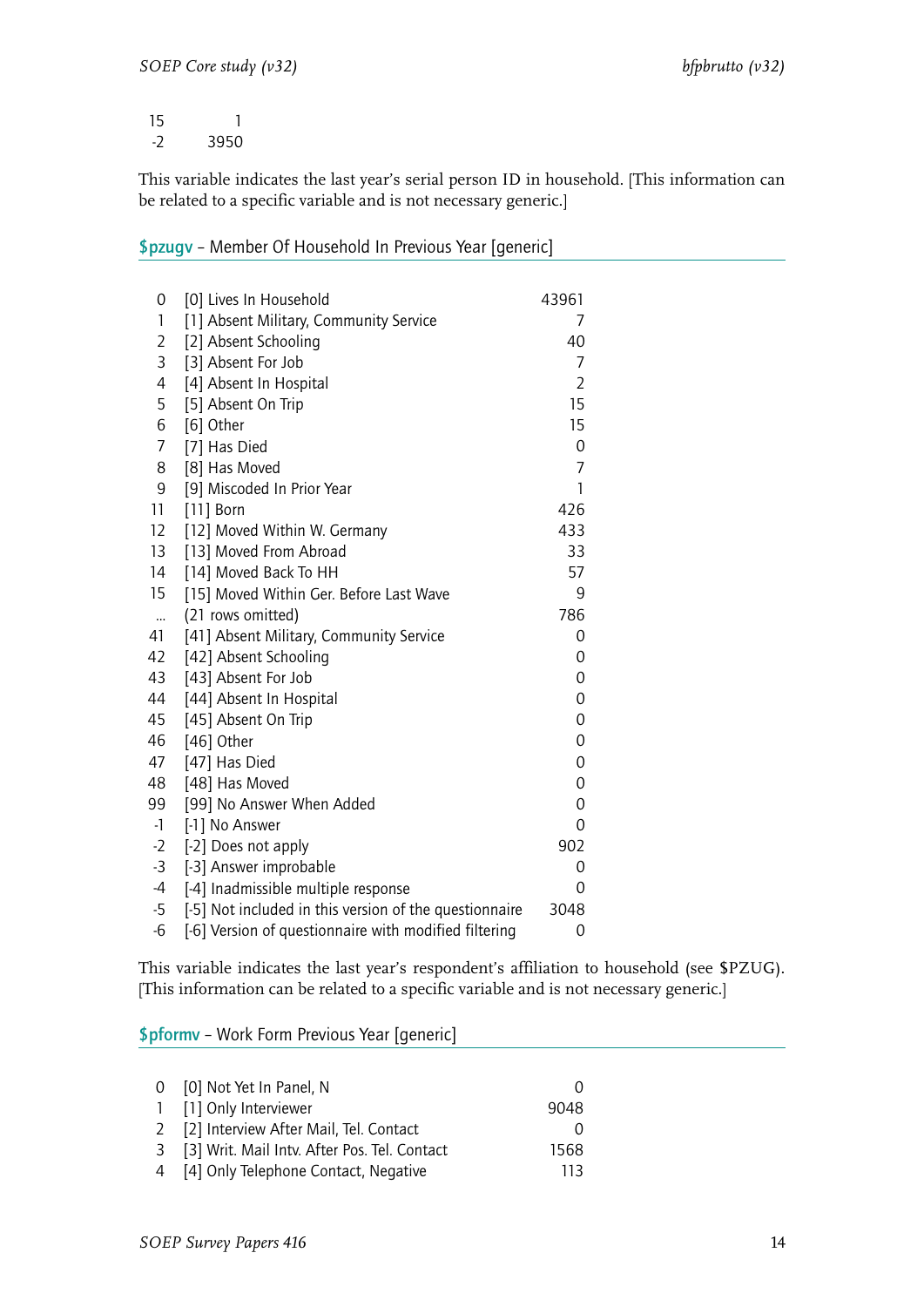| 5    | [5] Phone Interview                                    |       |
|------|--------------------------------------------------------|-------|
| 6    | [6] Written-Postal Without Tel. Contact                | 1328  |
| 8    | [8] No Interview                                       |       |
| 9    | [9] CAPI-Interview (since 1998)                        | 16728 |
| 10   | [10] cawi (computer assisted web interview)            | 2423  |
| $-1$ | [-1] No Answer                                         |       |
| $-2$ | [-2] Does not apply                                    | 15490 |
| -3   | [-3] Answer improbable                                 |       |
| -4   | [-4] Inadmissible multiple response                    |       |
| -5   | [-5] Not included in this version of the questionnaire | 3048  |
| -6   | [-6] Version of questionnaire with modified filtering  |       |

This variable indicates the last years's applied interview work form in the respondent's case. [This information can be related to a specific variable and is not necessary generic.]

#### <span id="page-16-0"></span>\$pergzv – Work Result Previous Year [generic]

| 10             | [10] Successful                                        | 26635          |  |
|----------------|--------------------------------------------------------|----------------|--|
| 11             | [11] Successful Interview Prev. Wave                   | 0              |  |
| 16             | [16] Int. PGAP Prior Yr Closed                         | 508            |  |
| 17             | [17] Int. PGAP Prior Yr Open                           | 44             |  |
| 18             | [18] Individual Interview, No HH Interview             | 95             |  |
| 19             | [19] Faked 1999 Interview                              | 0              |  |
| 20             | [20] Unsuccessful At The Time                          | 563            |  |
| 21             | [21] Old, Sick                                         | $\overline{2}$ |  |
| 22             | [22] Unreachable Until End                             | 0              |  |
| 23             | [23] Foreigner In Homeland                             | 5              |  |
| 24             | [24] Sick Until End Of Field Interview                 | 37             |  |
| 25             | [25] Unreachable                                       | 107            |  |
| 26             | [26] Cannot Process                                    | 0              |  |
| 29             | [29] Other Unclear Case                                | 0              |  |
| 30             | [30] Unwilling Then                                    | 1937           |  |
|                | (2 rows omitted)                                       | 489            |  |
| $\ldots$<br>39 | [39] Other Unclear Case                                | 284            |  |
| 40             |                                                        | 367            |  |
|                | [40] Final Refusal                                     |                |  |
| 46             | [46] Final Refusal                                     | 29             |  |
| 47             | [47] Language Difficulties                             | 16             |  |
| 50             | [50] Moved To Foreign Country                          | 0              |  |
| 60             | [60] Has Died                                          | 0              |  |
| 70             | [70] Moved, No Core Person                             | 0              |  |
| 80             | [80] HH Not Found                                      | 90             |  |
| 90             | [90] Address Of HH Not Found                           | 3              |  |
| $-1$           | [-1] No Answer                                         | 0              |  |
| $-2$           | [-2] Does not apply                                    | 15490          |  |
| $-3$           | [-3] Answer improbable                                 | 0              |  |
| $-4$           | [-4] Inadmissible multiple response                    | 0              |  |
| $-5$           | [-5] Not included in this version of the questionnaire | 3048           |  |
| $-6$           | [-6] Version of questionnaire with modified filtering  | 0              |  |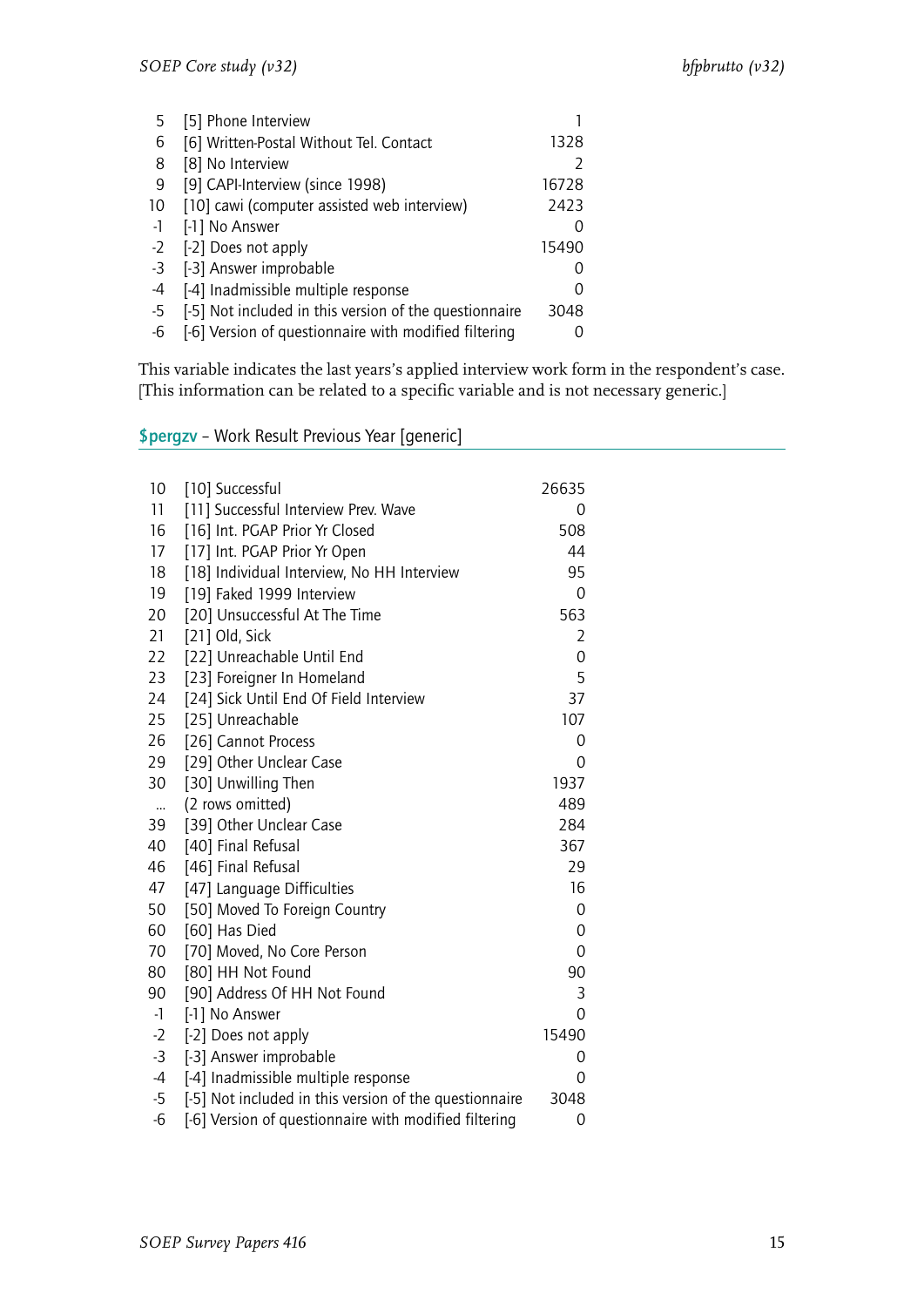This variable indicates the last years's interview work result, 2-digits-coding. [This information can be related to a specific variable and is not necessary generic.]

#### <span id="page-17-0"></span>8 Dwelling Status Information

<span id="page-17-1"></span>\$pader – Success Obtaining Address [generic]

|      | [1] Moved, New Address                                 | 370   |
|------|--------------------------------------------------------|-------|
| 2    | [2] Moved, No New Address                              | 232   |
| 3    | [3] HH Not At Old Address                              |       |
| 4    | [4] HH Not Found                                       |       |
| 5    | [5] Moved To Foreign Country                           |       |
| 6    | [6] Has Died                                           | ი     |
| 7    | [7] Resolved HH, Moved to Other HH                     |       |
| 8    | [8] Information Blocked, Reporting Act                 | 69    |
| 9    | [9] Rejoined Panel HH                                  | 61    |
| $-1$ | [-1] No Answer                                         |       |
| $-2$ | [-2] Does not apply                                    | 45969 |
| $-3$ | [-3] Answer improbable                                 |       |
| -4   | [-4] Inadmissible multiple response                    | O     |
| $-5$ | [-5] Not included in this version of the questionnaire | 3048  |
| -6   | [-6] Version of questionnaire with modified filtering  |       |

\$PADER shows whether or not the adress of a respondent, who has founded or moved into a new household in the current wave, was successfully obtained. [This information can be related to a specific variable and is not necessary generic.]

<span id="page-17-2"></span>\$paderq – Person Supplying Address Information [generic]

|      | [1] Interviewer                                        | 607   |
|------|--------------------------------------------------------|-------|
| 2    | [2] Mail                                               | 4     |
| -3   | [3] Resident Registrar                                 | 25    |
| 4    | [4] Target Person                                      | 96    |
| $-1$ | [-1] No Answer                                         |       |
|      | -2 [-2] Does not apply                                 | 45969 |
|      | -3 [-3] Answer improbable                              |       |
| -4   | [-4] Inadmissible multiple response                    |       |
| -5   | [-5] Not included in this version of the questionnaire | 3048  |
| -6   | [-6] Version of questionnaire with modified filtering  |       |

\$PADERQ indicates the source for the information in \$PADER (see above). [This information can be related to a specific variable and is not necessary generic.]

#### <span id="page-17-3"></span>\$auszugm – Month Moved Out Of Dwelling [generic]

| 1 [1] January  | 54  |
|----------------|-----|
| 2 [2] February | 51. |
| 3 [3] March    | 46  |
| 4 [4] April    | 47  |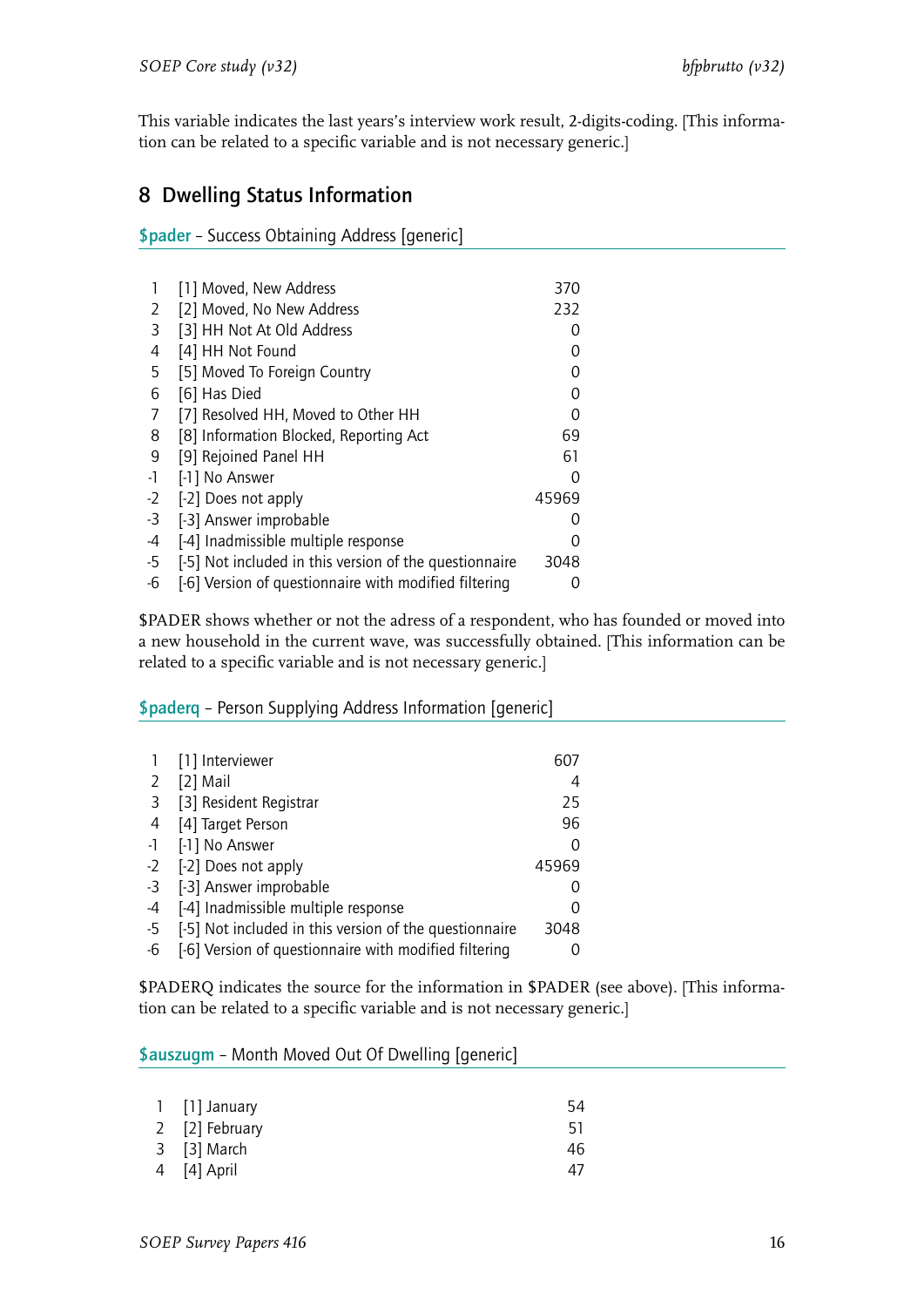| 5    | [5] May                                                | 48            |
|------|--------------------------------------------------------|---------------|
| 6    | $[6]$ June                                             | 43            |
|      | $[7]$ July                                             | 56            |
| 8    | [8] August                                             | 68            |
| 9    | [9] September                                          | 52            |
| 10   | [10] October                                           | 56            |
| 11   | [11] November                                          | 31            |
| 12   | [12] December                                          | 46            |
| $-1$ | [-1] No Answer                                         | 134           |
| $-2$ | [-2] Does not apply                                    | 45969         |
| $-3$ | [-3] Answer improbable                                 | $\mathcal{L}$ |
| $-4$ | [-4] Inadmissible multiple response                    | 0             |
| $-5$ | [-5] Not included in this version of the questionnaire | 3048          |
| -6   | [-6] Version of questionnaire with modified filtering  | $\mathcal{O}$ |

\$AUSZUGM indicates the month during which the respondent moved out of the dwelling. [This information can be related to a specific variable and is not necessary generic.]

<span id="page-18-0"></span>\$auszugj – Year Moved Out Of Dwelling [generic]

| 12 | 3     |
|----|-------|
| 13 | 12    |
| 14 | 376   |
| 15 | 228   |
| -1 | 113   |
| -2 | 45969 |
| -5 | 3048  |

\$AUSZUGJ indicates the year in which the respondent moved out of the dwelling. [This information can be related to a specific variable and is not necessary generic.]

#### <span id="page-18-1"></span>\$einzugm – Month Moved Into Dwelling [generic]

| 1  January                                             | 121   |
|--------------------------------------------------------|-------|
| [2] February                                           | 109   |
| [3] March                                              | 100   |
| [4] April                                              | 106   |
| [5] May                                                | 133   |
| $[6]$ June                                             | 108   |
| $[7]$ July                                             | 111   |
| [8] August                                             | 144   |
| [9] September                                          | 118   |
| [10] October                                           | 122   |
| [11] November                                          | 76    |
| [12] December                                          | 96    |
| [-1] No Answer                                         | 290   |
| [-2] Does not apply                                    | 45067 |
| [-3] Answer improbable                                 | 0     |
| [-4] Inadmissible multiple response                    | 0     |
| [-5] Not included in this version of the questionnaire | 3048  |
|                                                        |       |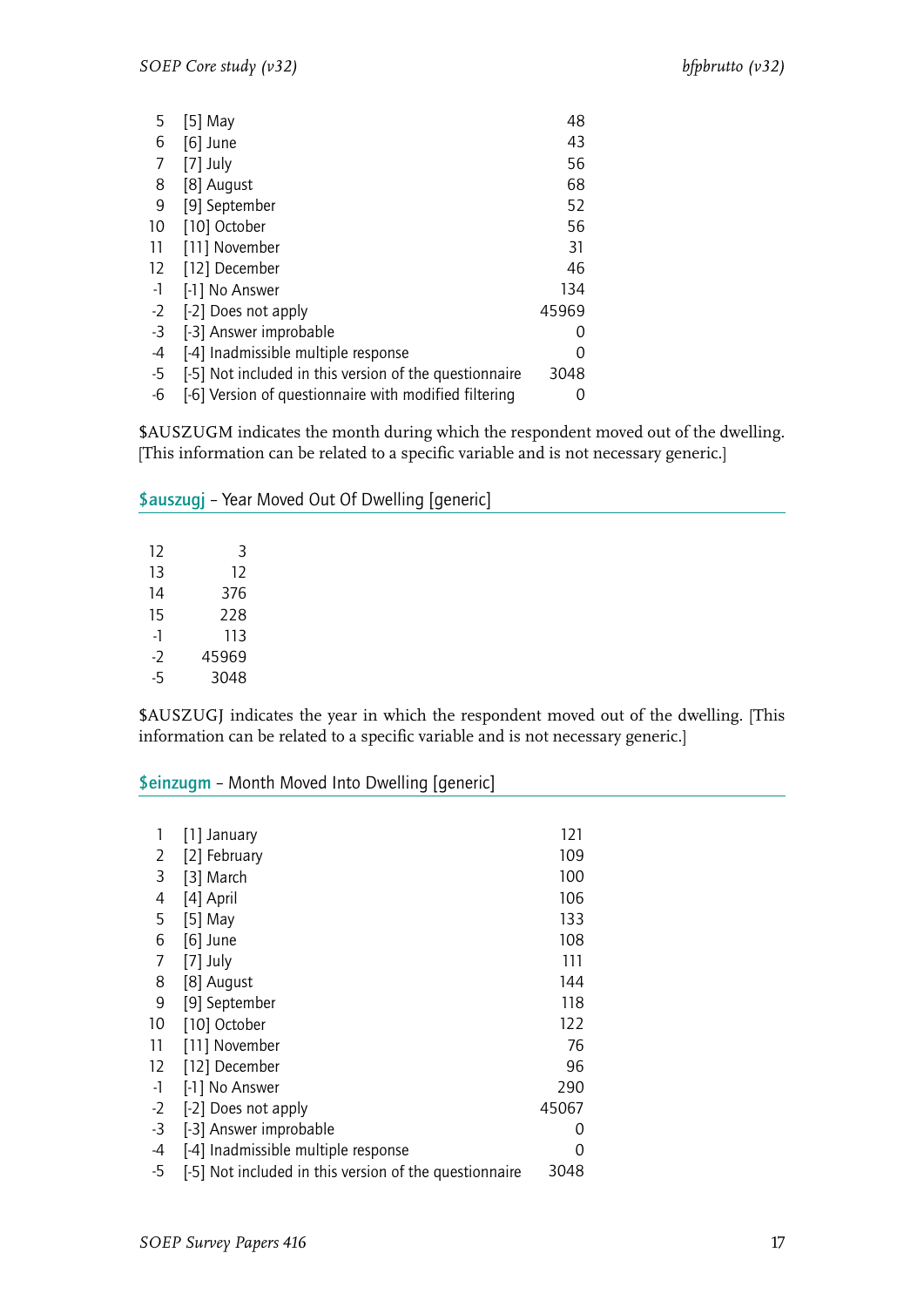-6 [-6] Version of questionnaire with modified filtering 0

\$EINZUGM indicates the month during which the respondent moved into the dwelling. [This information can be related to a specific variable and is not necessary generic.]

|      | --    | --- |  |
|------|-------|-----|--|
|      |       |     |  |
| 12   | 3     |     |  |
| 13   | 30    |     |  |
| 14   | 871   |     |  |
| 15   | 515   |     |  |
| $-1$ | 215   |     |  |
| $-2$ | 45067 |     |  |
| $-5$ | 3048  |     |  |
|      |       |     |  |

<span id="page-19-0"></span>\$einzugj – Year Moved Into Dwelling [generic]

\$EINZUGJ indicates the year in which the respondent moved into the dwelling. [This information can be related to a specific variable and is not necessary generic.]

#### <span id="page-19-1"></span>\$abwesm - Month When Temporarily Absent [generic]

| 1    | $\lceil$ 1] January                                    | 3     |
|------|--------------------------------------------------------|-------|
| 2    | [2] February                                           |       |
| 3    | [3] March                                              | 2     |
| 4    | [4] April                                              | ∩     |
| 5    | [5] May                                                |       |
| 6    | $[6]$ June                                             |       |
| 7    | $[7]$ July                                             | 2     |
| 8    | [8] August                                             | 4     |
| 9    | [9] September                                          | 7     |
| 10   | [10] October                                           | 6     |
| 11   | [11] November                                          | 5     |
| 12   | [12] December                                          | 0     |
| -1   | [-1] No Answer                                         | 53    |
| $-2$ | [-2] Does not apply                                    | 46616 |
| $-3$ | [-3] Answer improbable                                 | 0     |
| -4   | [-4] Inadmissible multiple response                    | ∩     |
| $-5$ | [-5] Not included in this version of the questionnaire | 3048  |
| $-6$ | [-6] Version of questionnaire with modified filtering  | 0     |

\$ABWESM indicates the month in which the respondent's temporarily absent began. [This information can be related to a specific variable and is not necessary generic.]

\$abwesj – Year When Temporarily Absent [generic]

| 12  | 1     |
|-----|-------|
| 14  | 21    |
| 15  | 16    |
| -1  | 47    |
| - 2 | 46616 |
| -5  | 3048  |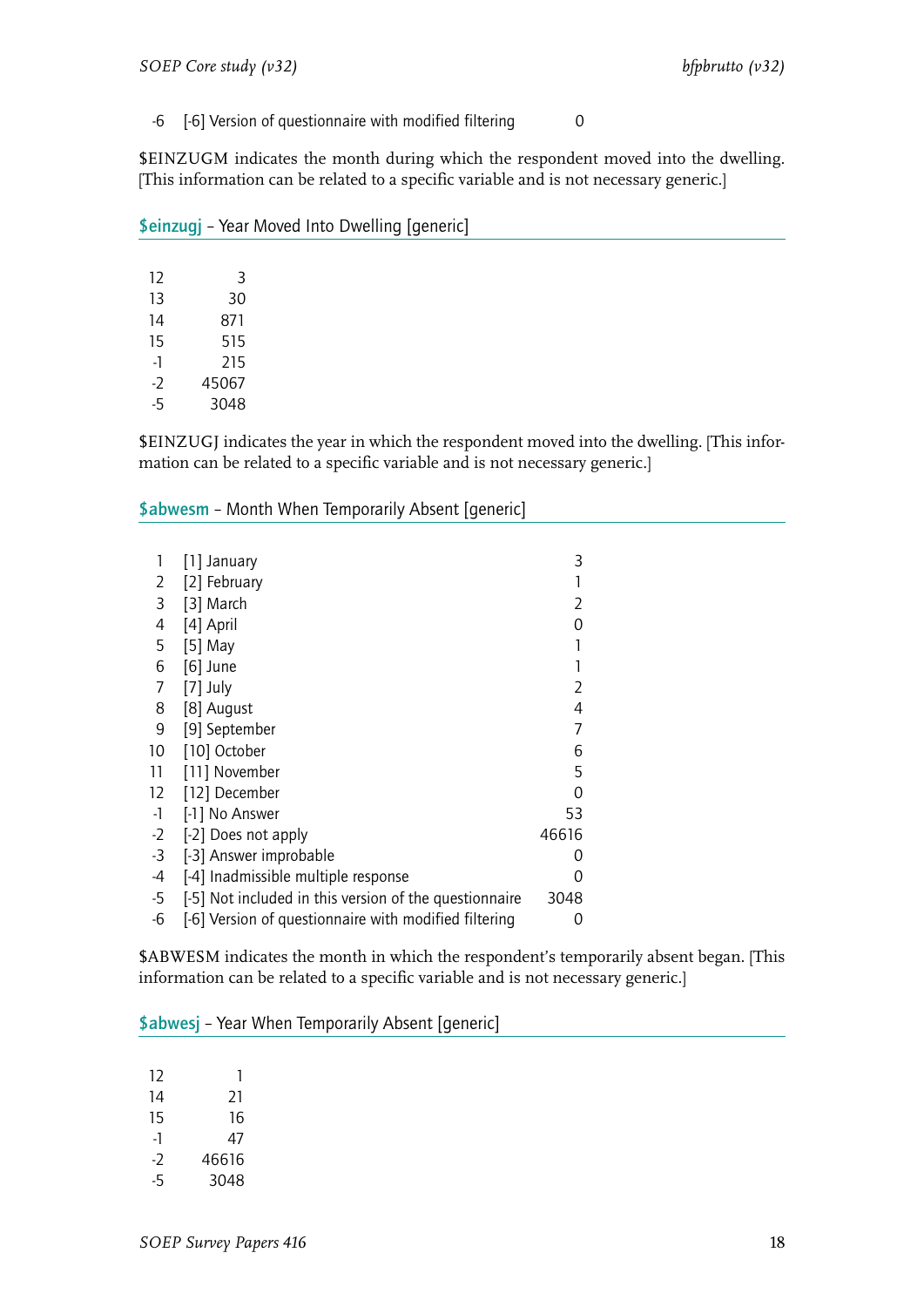\$ABWESJ indicates the year in which the respondent's temporarily absent began. [This information can be related to a specific variable and is not necessary generic.]

#### 9 Information on Additional Questionnaires

<span id="page-20-0"></span>\$pbio – Work Result Biography [generic]

| 1739<br>4246<br>407 |
|---------------------|
|                     |
|                     |
|                     |
| 0                   |
| 1509                |
| 30329               |
| 476                 |
| 302                 |
| 1581                |
| 0                   |
| 1789                |
| 0                   |
| 7371                |
| O                   |
|                     |
|                     |
|                     |
|                     |

This variable indicates the work result of an additional biography questionnaire. The additional questionnaire contains questions on the respondent's biographical background information. Since wave E (1988), the questionnaire is answered by all first time respondents when they are older than 16 years and have not answered the youth questionnaire. Since 2003, an additional "mother and child" questionnaire, that contains questions on pregnancy and young babies, is answered by the parents of the newly born children. Since 2005, an additional questionnaire is answered by the parents of children between 2 and 3 years. Since 2008, an additional questionnaire is answered by the parents of children between 5 and 6 years. Since 2010, an additional questionnaire is answered by the parents of children between 7 and 8 years. Since 2012, an additional questionnaire is answered by the parents of children between 9 and 10 years. [This information can be related to a specific variable and is not necessary generic.]

|      | [1] DJ Completed                                       | 226   |
|------|--------------------------------------------------------|-------|
| 2    | [2] DJ Not Possible                                    | 22    |
| 4    | [4] DJ Refused                                         | 127   |
| $-1$ | [-1] No Answer                                         |       |
| $-2$ | [-2] Does not apply                                    | 37321 |
|      | -3 [-3] Answer improbable                              |       |
| -4   | [-4] Inadmissible multiple response                    |       |
| -5   | [-5] Not included in this version of the questionnaire | 12053 |
| -6   | [-6] Version of questionnaire with modified filtering  |       |

\$dj – Cognitive Test - Wanna DJ [generic]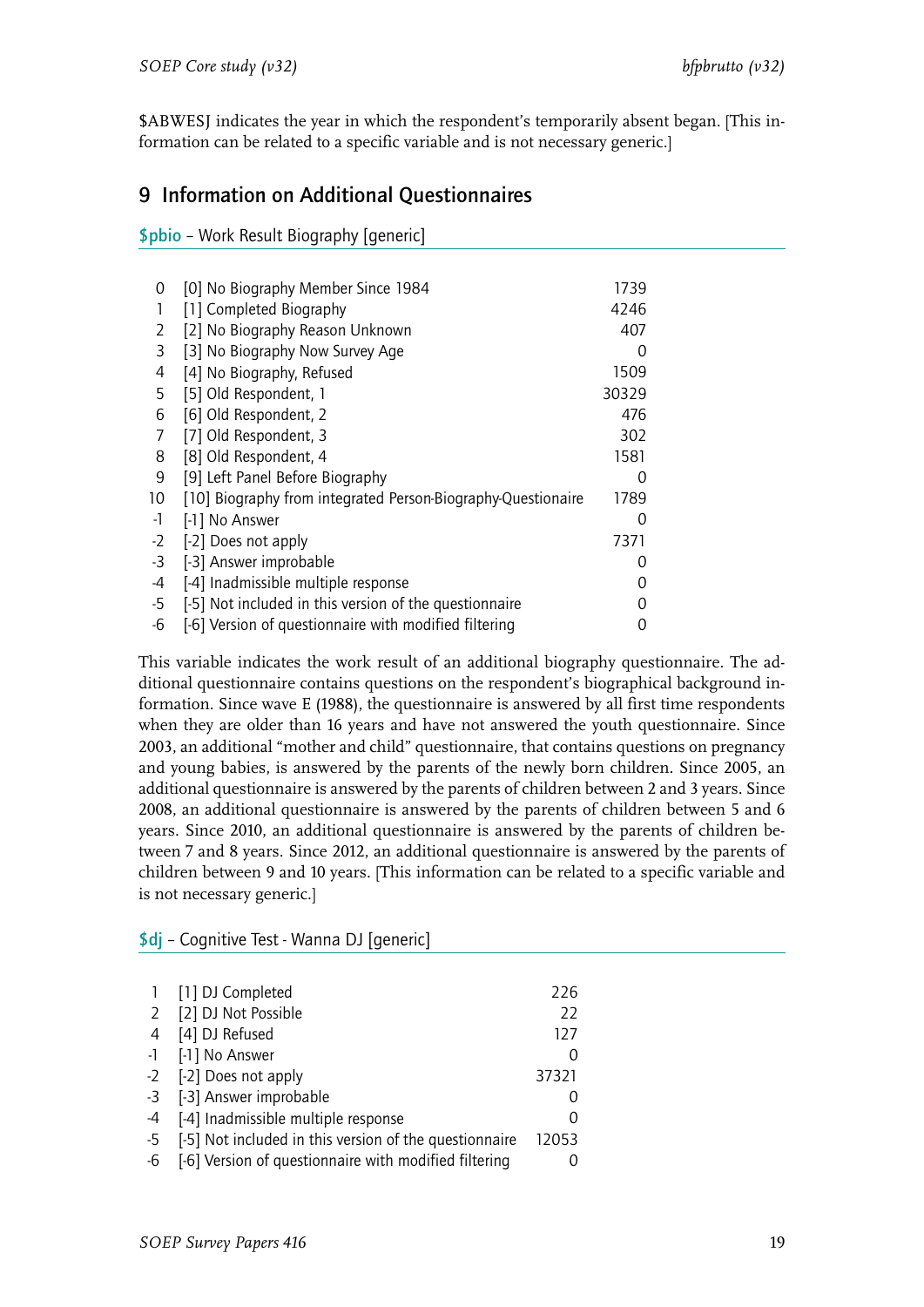This variable indicates the field work result of the additional youth questionnaire "wanna  $D$ <sup>"</sup>. The questionnaire is desgined for first time teenage respondents (\$BEFSTAT = 3) of subsample A to G, who live in a household that is contacted by an field interviewer. As an exception, the questionnaire was answered by respondents of the birth cohorts 1987 and 1988 in 2006 if they lived in a household that was contacted by an field interviewer. [This information can be related to a specific variable and is not necessary generic.]

#### <span id="page-21-0"></span>10 Information on Non-Respondents

<span id="page-21-1"></span>\$ewstatu – Employment Status of Non-Respondents (PUNR) [generic]

|      | [1] Fulltime Employment                                | 972   |
|------|--------------------------------------------------------|-------|
| 2    | [2] Part Time Employment                               | 141   |
| 3    | [3] Registered Unemployment                            | 58    |
| 4    | [4] Schooling, Occupational Training                   | 303   |
| 5    | [5] Retired                                            | 241   |
| 6    | [6] Other                                              | 131   |
| $-1$ | [-1] No Answer                                         | 758   |
| $-2$ | [-2] Does not apply                                    | 44097 |
| -3   | [-3] Answer improbable                                 |       |
| -4   | [-4] Inadmissible multiple response                    | Ω     |
| $-5$ | [-5] Not included in this version of the questionnaire | 3048  |
| -6   | [-6] Version of questionnaire with modified filtering  |       |

This variable indicates the employment status of non-respondents. [This information can be related to a specific variable and is not necessary generic.]

#### <span id="page-21-2"></span>11 Record Linkage

<span id="page-21-3"></span>\$panker – Anchor Person [generic]

| 1 [1] Anchor Person from IAB                              | 3353  |
|-----------------------------------------------------------|-------|
| -1 [-1] No Answer                                         |       |
| -2 [-2] Does not apply                                    | 7072  |
| -3 [-3] Answer improbable                                 |       |
| -4 [-4] Inadmissible multiple response                    |       |
| -5 [-5] Not included in this version of the questionnaire | 39324 |
| -6 [-6] Version of questionnaire with modified filtering  |       |

[This information can be related to a specific variable and is not necessary generic.]

#### <span id="page-21-4"></span>\$\_ic\_3 – Initial Brutto for Declaration of Consent for Record Linkage [generic]

| 1 [1] IC, No Assignment in 2013                         | 358 |
|---------------------------------------------------------|-----|
| 2 [2] IC, Survey Age Reached in 2015                    | 81  |
| 3 [3] IC, by Now Ta, If in Ic-Brutto                    | 546 |
| 4 [4] IC, First Time Survey 2014, Not in Ic-Brutto 2014 | .57 |
| 5 [5] IC, Refusal in 2013                               | 586 |
| 6 [6] IC, Refusal in 2014                               | 319 |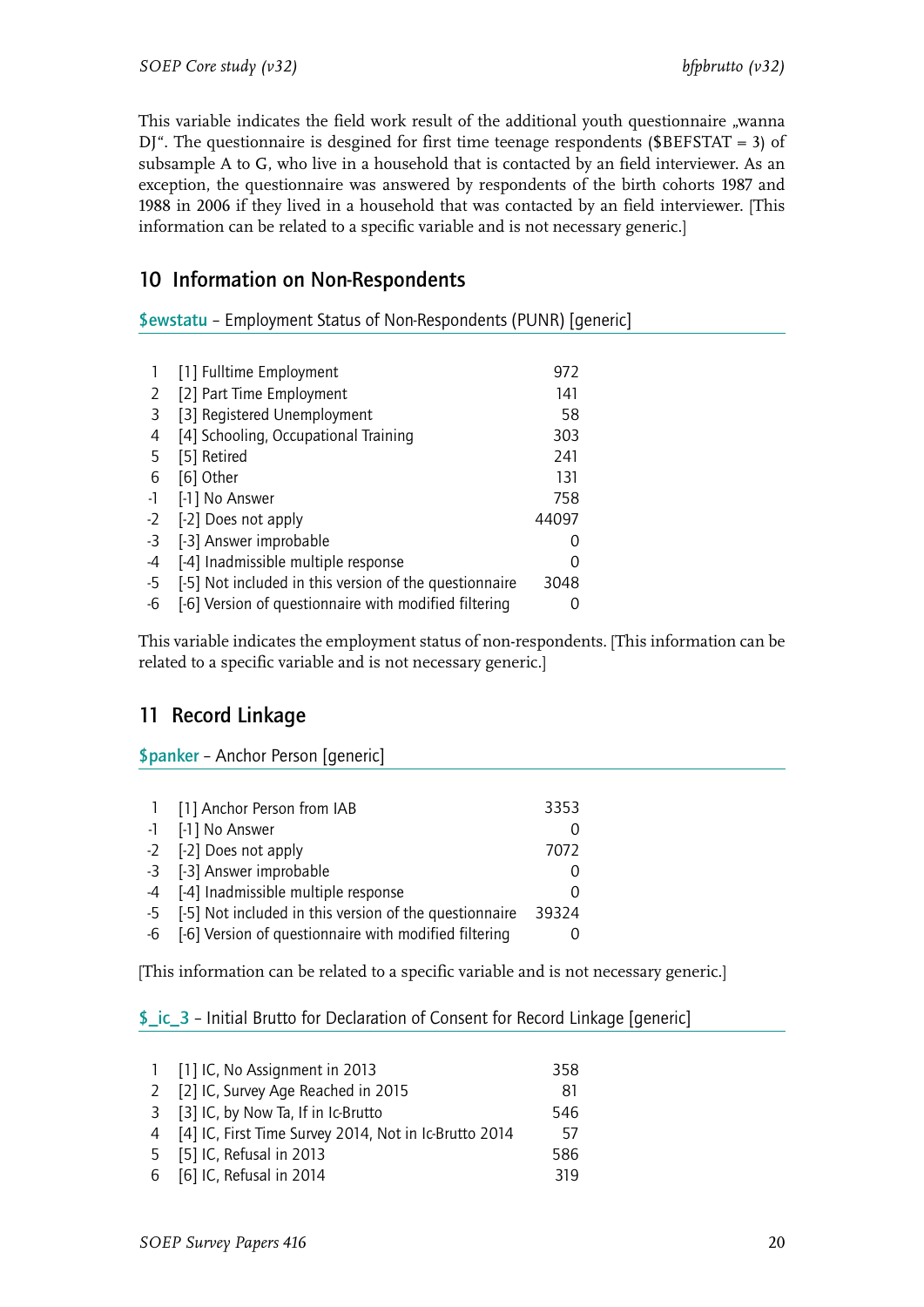| 7 [7] IC, New Person in 2015                              | 88               |
|-----------------------------------------------------------|------------------|
| 8 [8] No Ev Intention in 2015                             | 3206             |
| -1 [-1] No Answer                                         |                  |
| -2 [-2] Does not apply                                    | 2136             |
| -3 [-3] Answer improbable                                 |                  |
| -4 [-4] Inadmissible multiple response                    | $\left( \right)$ |
| -5 [-5] Not included in this version of the questionnaire | 42372            |
| -6 [-6] Version of questionnaire with modified filtering  |                  |

[This information can be related to a specific variable and is not necessary generic.]

#### <span id="page-22-0"></span>\$sv – Result Agreement for Record Linkage [generic]

|      | [1] Agreement in CAPI, Declaration Present                | 1312          |
|------|-----------------------------------------------------------|---------------|
|      | [2] Agreement in CAPI, No Declaration                     | 135           |
| 3    | [3] No Agreement in CAPI, Declaration Present             | 26            |
| 4    | [4] No Agreement in CAPI, No Declaration                  | 1162          |
| -5   | [5] Agreement, Should Not Have Been Asked / Not in Sample | 2             |
| $-1$ | [-1] No Answer                                            | $\Omega$      |
| $-2$ | [-2] Does not apply                                       | 7788          |
| $-3$ | [-3] Answer improbable                                    | $\mathcal{O}$ |
| $-4$ | [-4] Inadmissible multiple response                       | 0             |
| -5   | [-5] Not included in this version of the questionnaire    | 39324         |
| -6   | [-6] Version of questionnaire with modified filtering     |               |

[This information can be related to a specific variable and is not necessary generic.]

#### <span id="page-22-1"></span>\$reclin\_mltreat – Initial Brutto for Declaration of Consent for Record Linkage Minimum Wage [generic]

|              | 0 [0] Control Group                                       | 2201  |
|--------------|-----------------------------------------------------------|-------|
| $\mathbf{1}$ | [1] Treatment Group                                       | 2195  |
|              | -1 [-1] No Answer                                         |       |
|              | -2 [-2] Does not apply                                    | 25923 |
|              | -3 [-3] Answer improbable                                 |       |
|              | -4 [-4] Inadmissible multiple response                    |       |
|              | -5 [-5] Not included in this version of the questionnaire | 19430 |
|              | -6 [-6] Version of questionnaire with modified filtering  |       |

[This information can be related to a specific variable and is not necessary generic.]

\$reclin\_mlgroup – Group Declaration Record Linkage Minimum Wage [generic]

| 11 [11] Registered Unemployment                            | 803   |
|------------------------------------------------------------|-------|
| 12 [12] Not Employed, Not Unemployed, Employment Intention | 1032  |
| 13 [13] Not Employed, Not Unemployed, Was Employed Pr. Yr. | 181   |
| 20 [20] Employed, Critical Income Segment                  | 2380  |
| -1 [-1] No Answer                                          |       |
| -2 [-2] Does not apply                                     | 25923 |